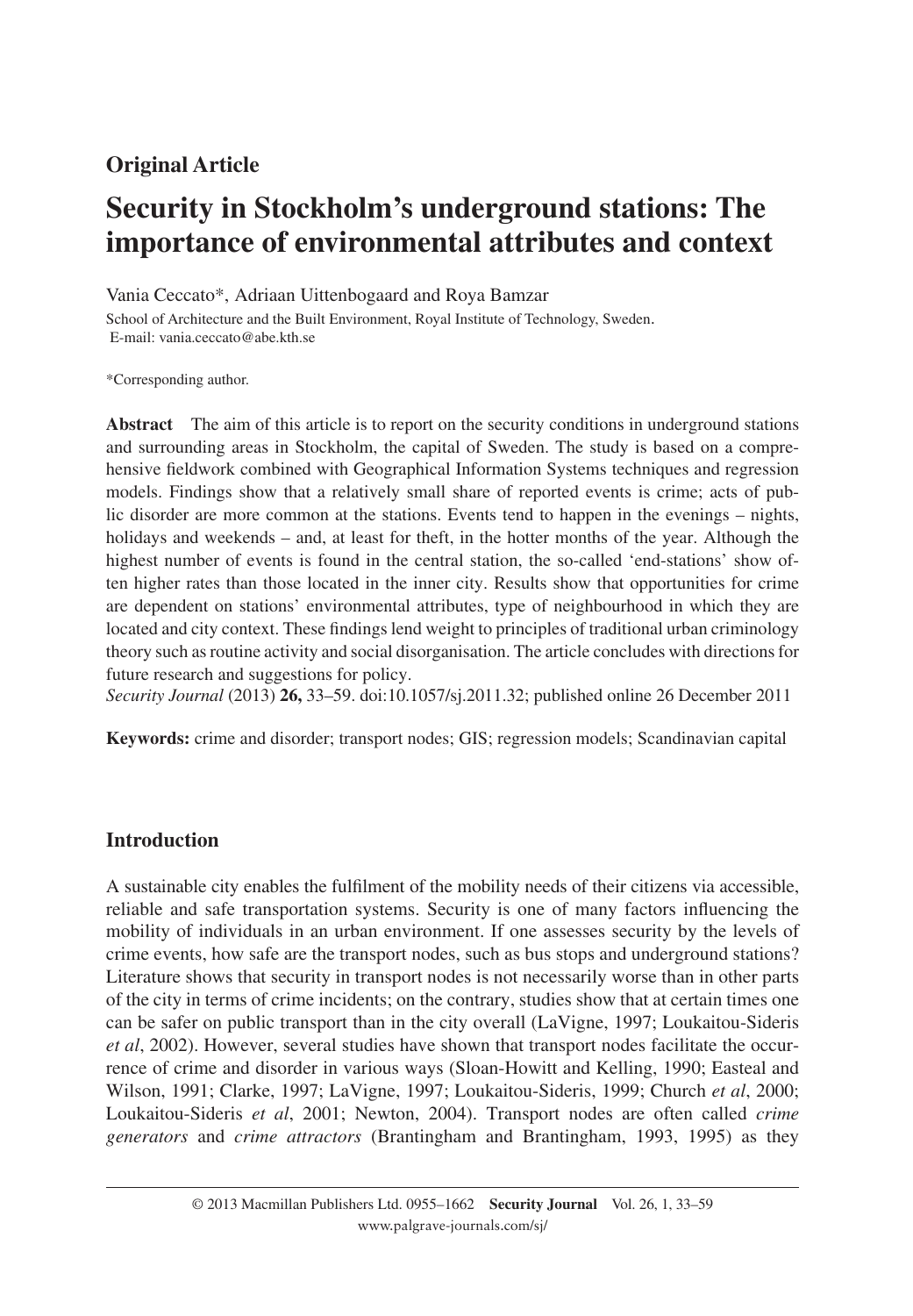

concentrate large flows of people and are social spaces, which make it easier for offenders to commit crime. Some physical and social characteristics found in transport nodes may draw the attention of people with high levels of criminal motivation. They can potentially pull motivated offenders towards them. For instance, at certain times of the day, the crowds at a station may encourage the offender to pickpocket. In this article, we are interested in security conditions in transport nodes, particularly in underground stations.

 Different parts of an underground station are exposed differently to crime and disorder. The design of these facilities and the internal and external environments of the stations may influence the level of crime. According to Smith and Clarke (2000), the targets of crime also vary and can include the system itself (vandalism, fare evasion), employees (assaults on ticket collectors) and passengers (pickpocketing, assault). At the stations, crime is a product of two dimensions: the environment of the transport node itself (for example, design of platforms, CCTVs, dark corners, hiding places) and social interactions that take place in these environments (for example, poor guardianship, crowdedness). Such vulnerability can also be associated with the context in which transport nodes may be embedded. Previous research indicated that the characteristics of the surrounding environment in which a transport node is located (for example, type of neighbourhood) is important for security at the station, but this effect is not well understood (for example, Loukaitou-Sideris *et al* , 2002).

 In this article, we suggest that security in transport nodes is dependent on multi-scale conditions that act at various levels in an urban environment. These conditions are determined by the environmental attributes of the station, the characteristics of the immediate environment, the type of neighbourhood in which the station is located and the relative position of both the station and the neighbourhood in the city. To test this conceptual model, we use the underground stations of Stockholm city, Sweden. Stockholm's underground stations have been chosen for several reasons.

 Most international literature on security in transport nodes is highly dominated by North American and British evidence (however, see, for example, Alm and Lindberg, 2004; Stangeby and Nossum, 2004). Stockholm is also an interesting case because, contrary to North American or British cities, the capital of Sweden has been shaped to a large extent by planning practices that were a result of welfare policies from the 1950s onwards. A typical characteristic of this was the fairly spatial distribution of the stations over the city, always followed by the construction of a new neighbourhood. Underground stations were planned and located as an integrative part of these new settlements. These areas are often lively places where people converge. There are reasons to believe that the stations ' proximity to such a mixed land use makes the underground environment more criminogenic than its surrounding areas.

 The objective of the article is to assess security conditions in underground stations and the surrounding areas where individuals' trips take place. This will be achieved by identifying the nature, levels and patterns of crime and disorder in the underground stations over time and space. The analysis also involves (i) an evaluation of the relationship between events of crime/disorder and environmental attributes of underground stations and surrounding areas, and (ii) an assessment of the importance of neighbourhood context (demography and socio-economic characteristics) on levels of crime in underground stations and areas close by. Geographical Information Systems (GIS) techniques and regression models are used in this research in combination with data from different sources.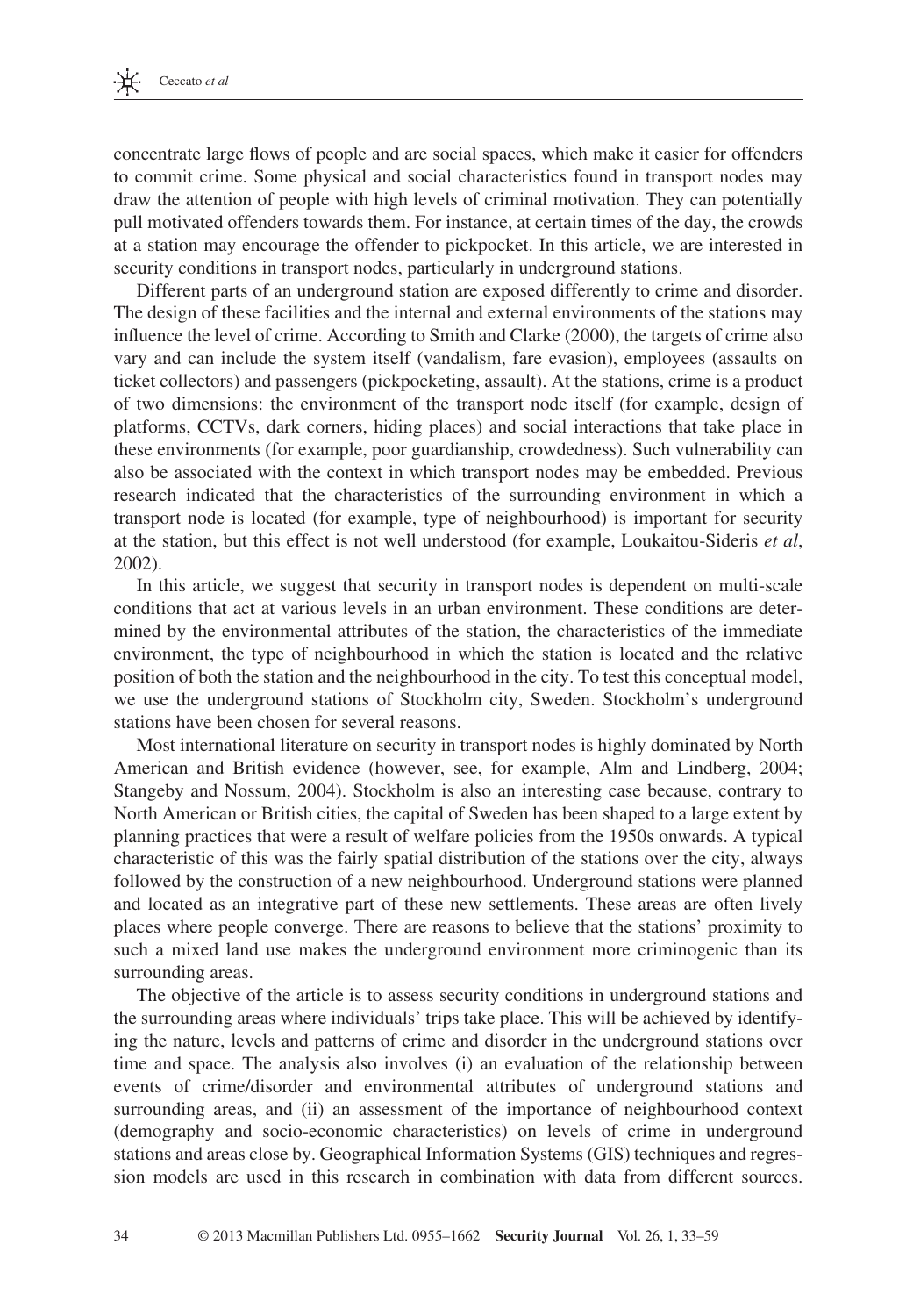

 The novelty of this study is to make use of GIS, spatial data analysis and regression models to assess security conditions at underground stations with data from multiple sources. The article advances the knowledge basis in this area also by adding evidence of underground system of a Scandinavian city – a research area so far dominated by North American and British examples. The article is based on a conceptual model that stems from theories in urban criminology, situational crime prevention and crime prevention by design.

 The structure of the article is as follows. First, the vulnerability of stations to crime is discussed, focusing on attributes of the station and its location in relation to the neighbourhood and overall city. Then, a conceptual model for assessing the stations' vulnerability to crime is suggested, followed by a set of hypotheses. We then discuss the nature, levels and patterns of crime and disorder in the underground stations over time and space. The results of modelling will show whether the environmental attributes of stations and their surroundings affect crime and disorder levels at the station. Directions for future work and the implications of the results for policy conclude the article.

#### **Security at Transport Nodes: Theory and Hypotheses**

 Security in underground stations is dependent on multi-scale conditions that act at various levels in an urban environment. These conditions are determined by the environmental attributes of the station, the type of neighbourhood in which the station is located and the relative position of both the station and the neighbourhood in the city (Figure 1). Different types of crime occur in different places and vary over time (Jochelson, 1997; Cheatwood,



**Figure 1:** Security in underground stations: A tentative conceptual framework.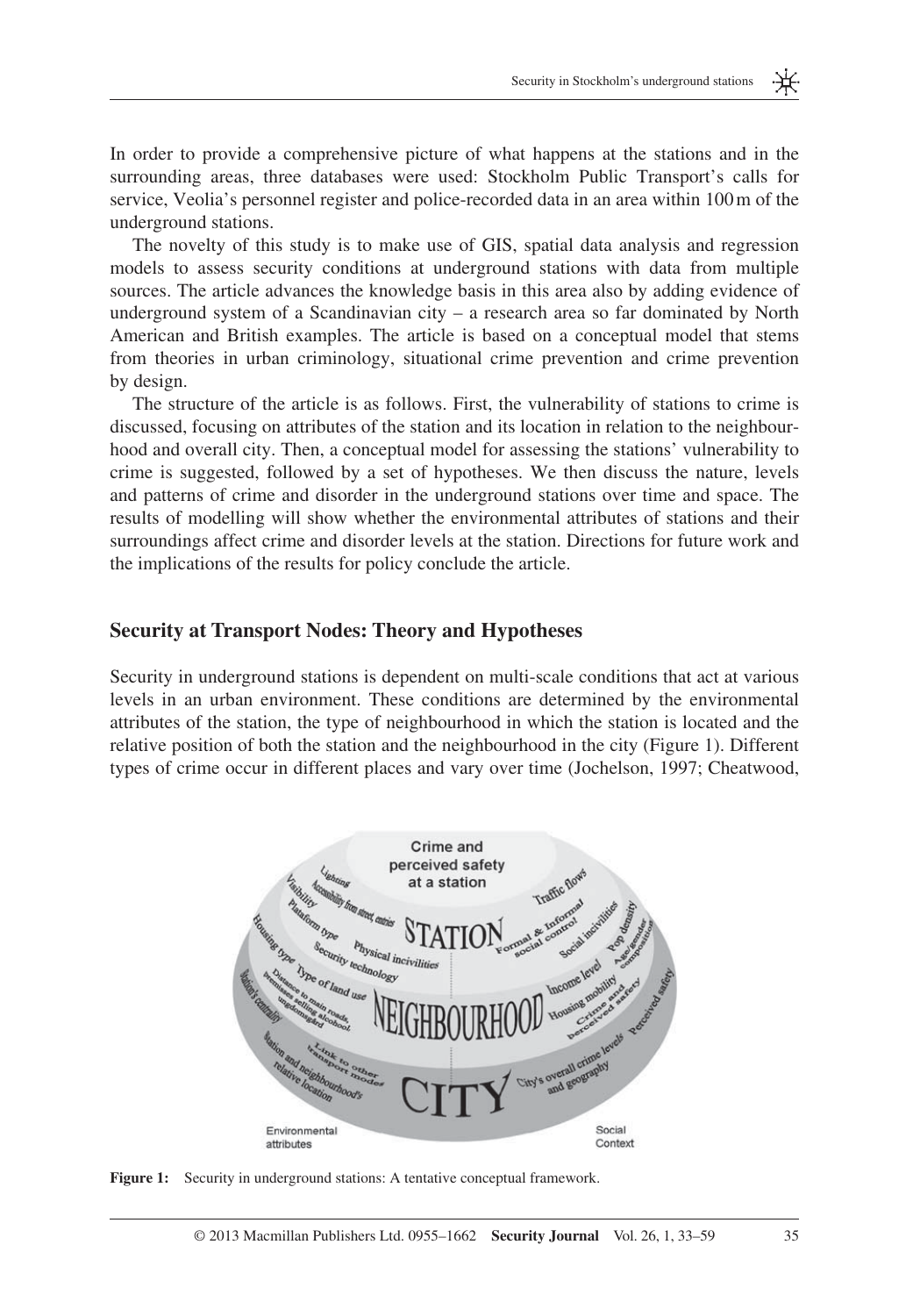2008), which is also true for underground stations. Crime reflects people's activities and daily habits that are rhythmic and consist of patterns that are constantly repeated. Most crimes depend on the interrelation of space and time: offenders ' motivation, suitable targets and absence of responsible guardians, as suggested by *routine activity theory* (Cohen and Felson, 1979). This convergence does not happen in a vacuum. The vast majority of crime occurs within the *offender ' s awareness and activity space* ( Brantingham and Brantingham, 1995). An underground station can be the place where offender and victim awareness spaces converge, a condition that may lead to crime.

 The conceptual model relies on principles of traditional theories of urban criminology, situational crime prevention and crime prevention by design. These theories underlie the discussion in the next sections.

### **Security conditions at the station**

The station's design and layout affect its vulnerability to crime. Their design and layout affects the potential offender's likelihood of escaping without being detected (Clarke and Felson, 1993). According to *rational choice theory*, potential offenders evaluate their own risk before making a decision to commit a crime – and the environment plays an important role in their decision. For instance, the study by Harris (1971) suggested that the physical characteristics of stations – such as lighting, fencing, open design and security hardware – reduce crime opportunities. Different studies have indicated evidence of the effectiveness of street lighting as a crime prevention measure (Ramsey and Newton, 1991; Poyner and Webb, 1993; Pease, 1999; Welsh and Farrington, 2007), although not always conclusively (Barker *et al*, 1993). Nevertheless, if good illumination does not affect opportunities for crime, it may at least impact on passengers ' perceived security. A case study in South Wales, UK, showed that poor lighting at railway stations was the main security concern among passengers (Cozens *et al*, 2003).

 The location of escalators at the end of the platforms, ticket booths clearly visible at the entrance lounges, and overpass walkways for overviews and separation of passenger flows are factors affecting security at stations (Gaylord and Galliher, 1991; Myhre and Rosso, 1996 ; LaVigne, 1997 ). Loukaitou-Sideris *et al* (2002) suggested also the importance of the external layout of stations to security. Elevated stations (compared with underpass ones) suffer from poor visibility and are more often targeted by crime. They also indicated that crime against persons more often happens on platforms, escalators and access stairways, where the station design lacks good possibilities for surveillance.

 Security relates directly or indirectly to the visibility of passengers, the possibilities of being seen and seeing others, in other words natural surveillance: the 'capacity of physical design to provide surveillance opportunities for residents and their agents' (Newman, 1972, p. 78) – a central concept in *defensible space theory* ( Newman, 1972 ). Cozens *et al* (2003) found visibility to be the most crucial part of security at railways stations. In Los Angeles, a study of Green Line light-rail stations ( Loukaitou-Sideris *et al* , 2002 ) showed strong links between crime rates and stations with dark, hiding places or with poor visibility of the surroundings (the opposite was shown for stations with good visibility).

 Poor visibility can also be translated into poor surveillance. For instance, the evidence of the positive effect of Closed-Circuit Television Surveillance (CCTV) cameras on crime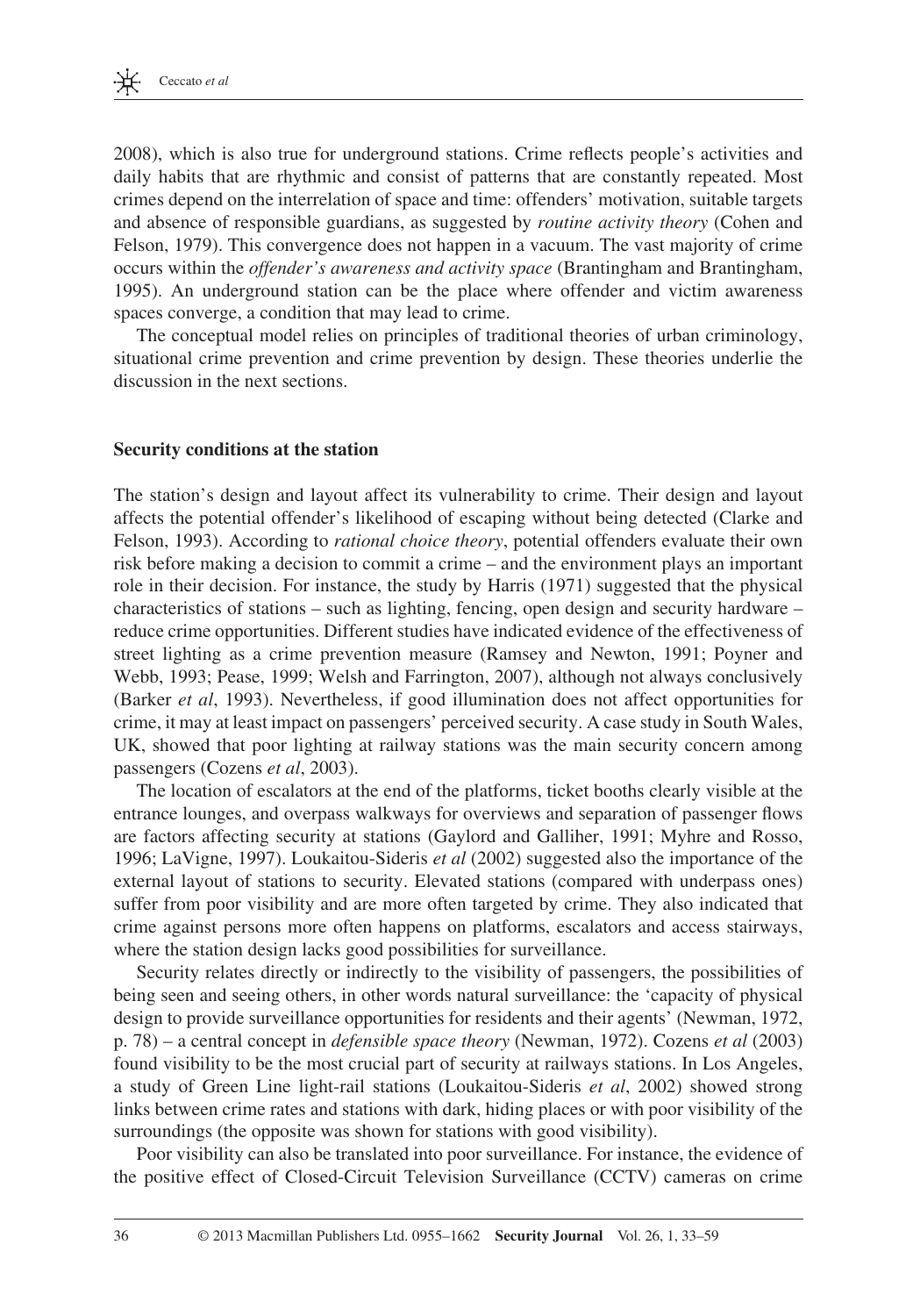米

reduction has been shown in several studies, but its effectiveness may differ by offence type and results are not always conclusive (Tilley, 1993; Brown, 1995; Short and Ditton, 1996; Squires, 1998; Armitage, 2002; Welsh and Farrington, 2002). For instance, the installation of cameras on the London Underground showed some positive effects on the reduction of robberies and assaults (Webb and Laylock, 1992), as also CCTV usage on the Stockholm subway seems to have led to fewer property crimes but with no effect on assaults (Priks, 2009).

 Formal and informal social control has an important role to play in determining crime levels in transport nodes. Disorder and physical deterioration promote the notion that no one is in control – a development that goes hand in hand with high levels of community social disorganisation (Shaw and McKay, 1942; Kornhauser, 1978) and low collective efficacy ( Sampson *et al* , 1997 ; Sampson and Raudenbush, 1999 ). Chaiken *et al* (1974) showed, for instance, that crime rates on New York's subway were reduced when the number of police increased at a certain time, with no sign of crime displacement in the rest hours. Brit (1989) also showed evidence of the effect of guards in the station in the Dutch public transport system. A number of studies also indicate the role of informal guardians at the station in crime reduction ( Reynald and Elffers, 2009 ). However, Felson (2006) suggests that the existence of informal surveillance does not necessarily guarantee that surveillance is occurring. Ceccato and Haining (2004) suggest that transport sites are often crowded but lack 'capable guardians', persons who, sometimes just by their presence, discourage crime from taking place.

**Hypothesis 1:** Crime and disorder rates at underground stations are affected by stations' environmental attributes (station design and social interactions). Different types of crime reflect different environmental conditions and may vary over time (daily, weekly and seasonally).

#### **The station in the neighbourhood**

 High levels of crime at a station or bus stop are often correlated with high levels of crime in the surrounding neighbourhoods, sometimes triggered by the socio-composition of the population or particular land uses. The relationship between neighbourhood conditions and crime was assessed in the seminal work by Shaw and McKay (1942) in Chicago. They argued that low economic status, ethnic heterogeneity and residential instability led to community disorganisation. *Social disorganisation theory* links many forms of crime with the presence of weak informal social controls, often present in high-crime areas, regardless of where they are located. This lack of social organisation results, they argued, in a culture of violence and high rates of delinquency. According to Morenoff *et al* (2001) , not until the 1970s and 1980s was the theory of social disorganisation explicitly conceptualised by Kornhauser (1978) and Bursik (1988) as 'the inability of a community structure to realise the common values of its residents and maintain effective social controls ' . The literature show many examples of how deprived areas have higher risks of crime, as do transport nodes located in those areas (Pearlstein and Wachs, 1982; Hirschfield *et al*, 1995; Loukaitou-Sideris, 1999; Loukaitou-Sideris *et al*, 2002; Ihlanfeldt, 2003; Newton *et al*, 2004 ). There are, however, exceptions as well; LaVigne (1997) shows, with the exception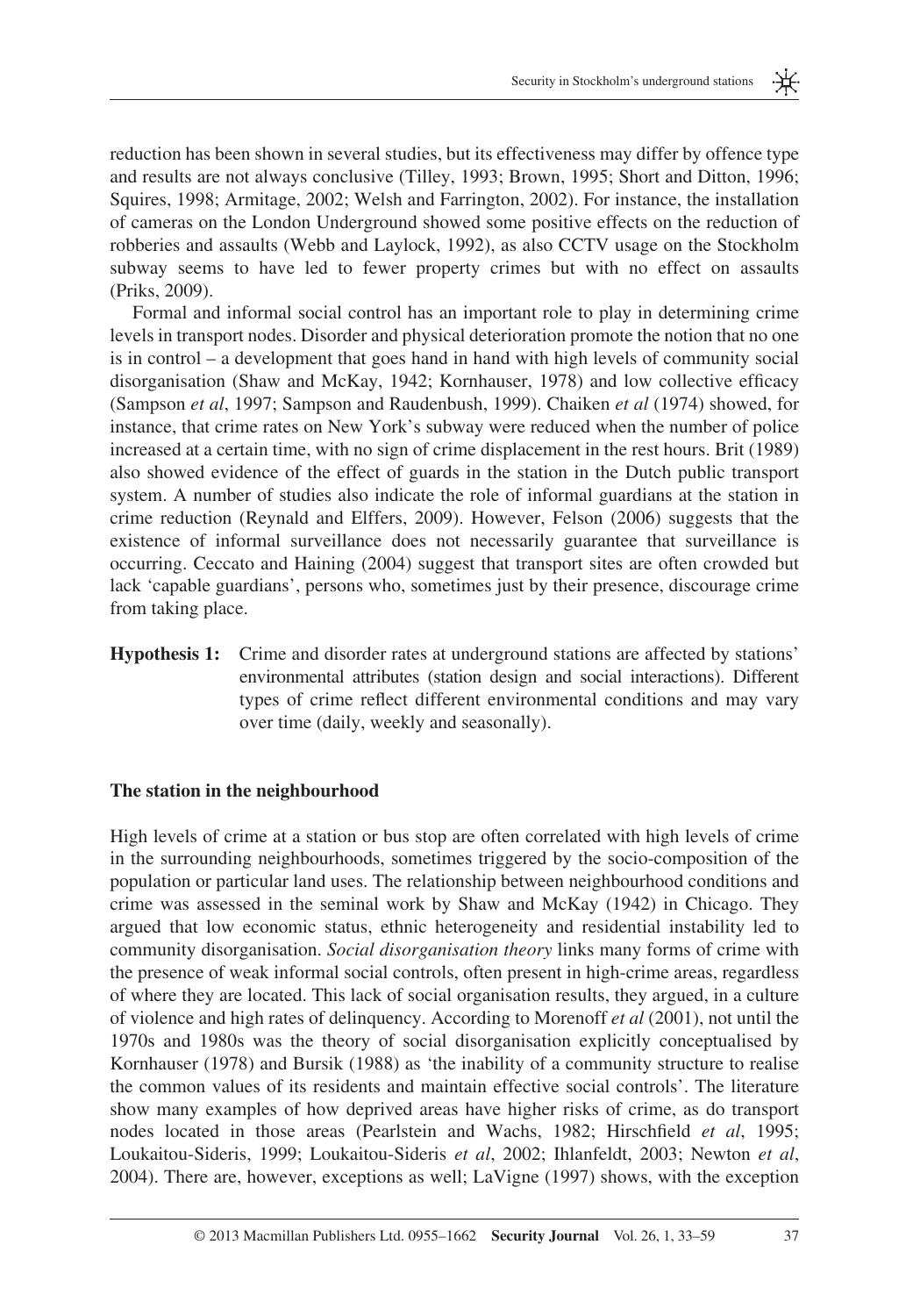

of assaults, that Washington's subway crime rates by station did not covary with crime rates for the census tracts where Metro stations are located . Variations are found between above and below ground rates.

 Incidents of vandalism plague transit systems ( Loukaitou-Sideris *et al* , 2002 ) but not only this type of offence. There are reasons to believe that stations with high levels of physical damage and public disorder also attract other types of offences. The mechanisms are not well known for underground stations; however, according to Wilson and Kelling's ' Broken Window ' Syndrome ( Wilson and Kelling, 1982 ), unrepaired damage to property encourages further vandalism and other types of crimes. Public disorder and vandalism also promote the notion that no one is in control – a condition that goes hand in hand with high levels of community social disorganisation (Shaw and McKay, 1942; Kornhauser, 1978) and low collective efficacy (Sampson *et al*, 1997).

Pearlstein and Wachs' (1982) study showed that most crimes occurred on routes passing through typical high-crime areas in general, and all transit crimes were highly concentrated in these parts of the city. Ihlanfeldt (2003) shows evidence from Atlanta, USA, that rail stations have a significant influence on the levels of crime in the neighbourhoods and vice versa. Loukaitou-Sideris *et al* (2002) also produced similar findings in their study on station crime in Los Angeles, USA. By comparing population densities, high and low income levels, and ethnicity and gender and age distribution, they showed that crime rates at lightrail stations are related to the socio-economic levels of their surrounding neighbourhood. Table 1 summarises their findings.

The relationship between surrounding land uses and crime incidents tends to be significant as certain environmental features either attract offenders (potentially good opportunities) or influence criminal activities (as concentration of potential offenders and encouragement of anti-social behaviour) ( Loukaitou-Sideris, 1999 ). Kinney *et al* (2008) suggest that commercial areas, shopping centres and entertainment locations, and multi-functional areas correlate with high concentration of crime events. In Merseyside, UK, the damage of bus shelters was related to the presence of youth, play parks, open spaces and schools with high truancy levels rather than pubs or other alcohol-related premises (Newton and Bowers, 2007). The impact of bars and liquor store on crime rates is not new but is not always straightforward. Block and Block (1995) found, surprisingly, that areas with the highest concentration of bars and liquor store were not necessarily the areas with the highest crime levels.

**Hypothesis 2:** The context in which stations are embedded has an impact on what happens in the underground stations in terms of crime and disorder.

| Variables associated with higher crime rates    | Variables associated with lower crime rates       |
|-------------------------------------------------|---------------------------------------------------|
| High population density                         | Owner-occupied homes                              |
| More persons per household                      | High-income households                            |
| Younger population                              | Neighbourhoods with majority white population     |
| Population with less than high school education | High numbers of population with college education |

**Table 1:** Socio-demographic variables related to station crime

Source: Loukaitou-Sideris (2012).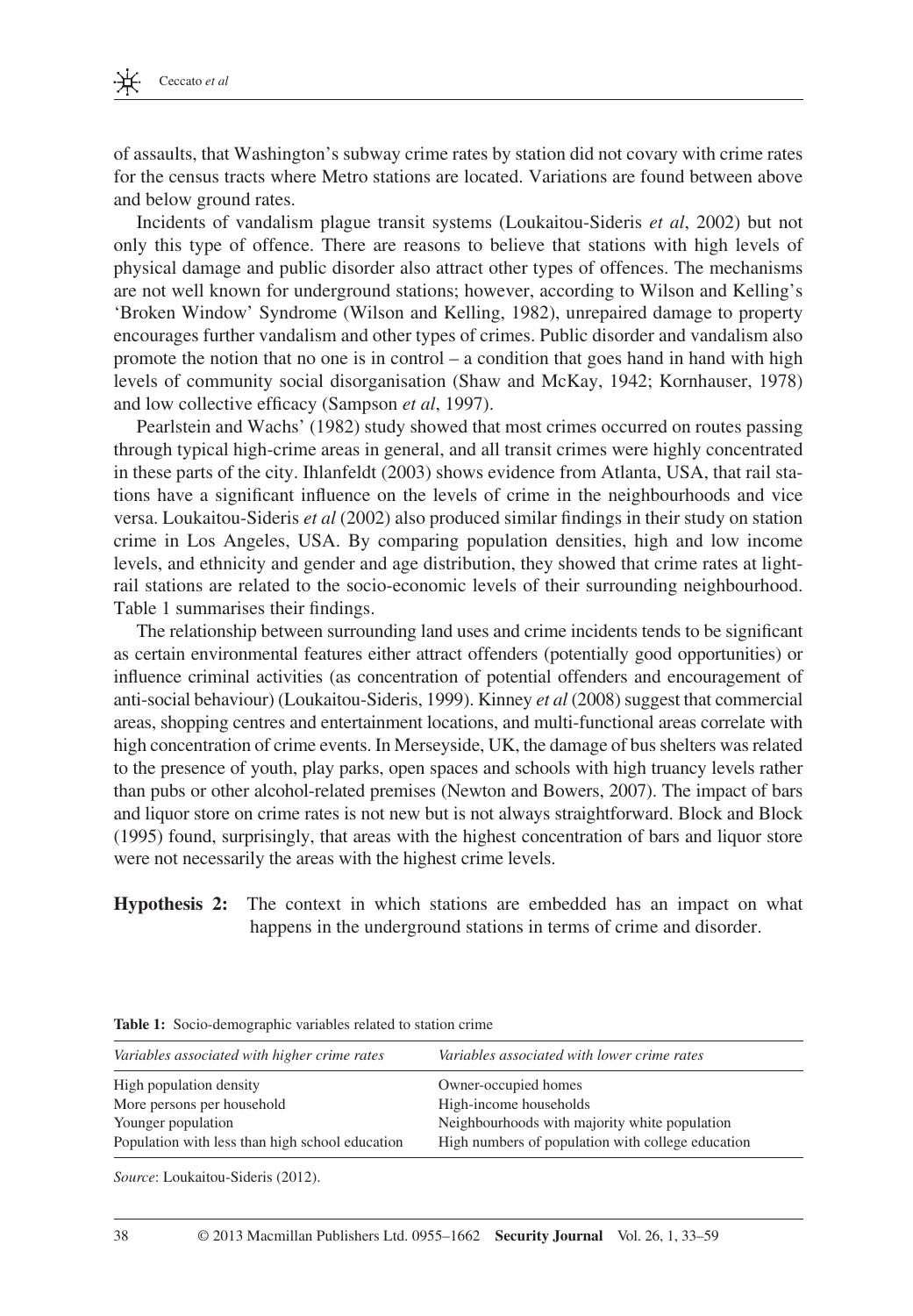

#### **The station in the city context**

Transport nodes are also influenced by their relative position in the city. Urban criminology has shown plenty of evidence on how city centres are more criminogenic than other parts of the city (Sherman *et al*, 1989; Wikström, 1991; Ceccato *et al*, 2002; Loukaitou-Sideris *et al*, 2002; Smith, 2003; Ceccato, 2009). Thus, it could be expected that stations located in inner-city areas would tend to be more targeted by crime and disorder acts than those in the outskirts.

 As Kinney *et al* (2008) discuss in their study on Burnaby (Vancouver, Canada), the greatest number of crime incidents are concentrated in and around commercial and civic-institutional land uses: assault rates, for instance, are six times the rates in residential areas. Policing operations along transportation routes in London and Liverpool, UK, showed that increased patrolling on the routes and along the routes decreased crime levels even up to 400 m from the route (Newton *et al*, 2004). A study on crime and bus stops in Newark (USA) suggested that both the presence of bus stops and commercial centres were related to higher levels of crime (Yu, 2009). The author points out that the presence of bus stops resulted in higher numbers of crime for all types of offences. Although much was explained by the geographical location of the bus stops in high-crime areas, the bus stops were found to function as high crime attractors towards their surroundings creating even more criminogenic places.

**Hypothesis 3:** The underground station's relative position in the city determines its levels of crime and disorder . As crime is often concentrated in city centres, it would be expected that the more centrally located a station is, the more criminogenic it is.

### **Study Area and Data Acquisition**

Stockholm's underground system is composed of 100 stations, of which 47 are underground (most central) and 53 above ground. There are three lines: Red, Green and Blue (Appendix A). In this study, we will report on crime and public disorder events in the whole Stockholm underground system, but because of data limitation the modelling section ('Modelling public disorder and crime') will use 82 per cent of the stations, those located in Stockholm municipality.

 Stockholm is part of an archipelago, and therefore water occupies a large part of the urban landscape as the city is spread over a set of islands on the southeast coast of Sweden. The islands are well connected by roads and an efficient public transportation system, comprising buses, the Stockholm underground system, rail systems and commuting trains. The main public transport junction is located in the Central Business District, in the central area of the inner city. All underground lines pass through the Central Station, which is the main railway station of the capital, making this area a place where many travellers and workers pass daily. The central station is the only station connected to all three lines. According to Stockholm Public Transport's Annual Report (2006) , on a normal weekday, the flow of people travelling to and from the central station is around 215000 people. The central square, and one of the main meeting points of the city, is a relatively high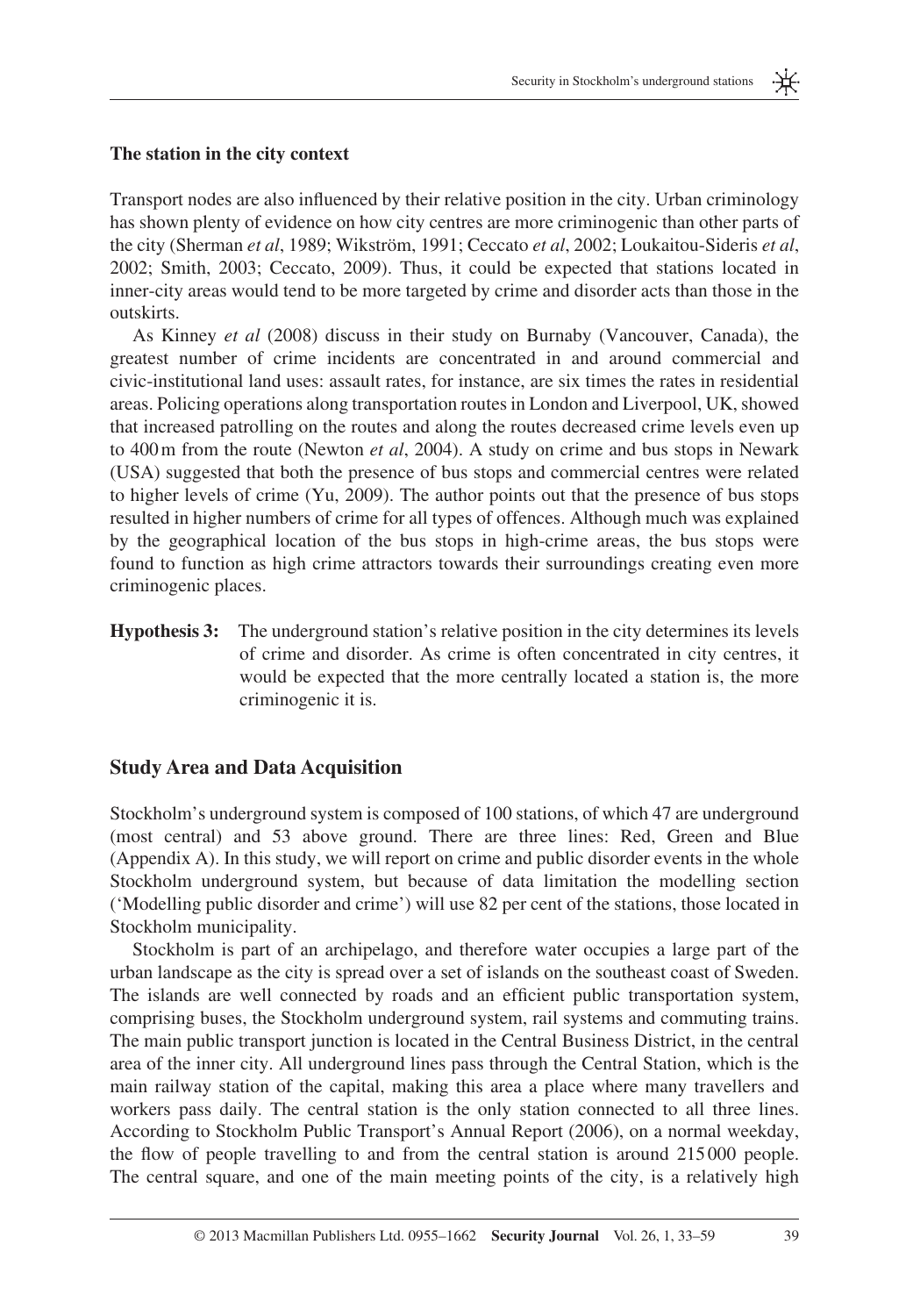

criminogenic area, where violence and drug-related offences tend to be concentrated ( Ceccato *et al* , 2002 ).

 The environment of underground stations follows some common standards, but they are far from being homogeneous, which potentially impacts on the stations' vulnerability to crime and disorder. In order to assess these differences, we conducted a systematic and detailed 'inspection' of all underground stations in the Stockholm underground system (including a photographic documentation), as well as a check on their surrounding areas, in summer  $2010<sup>1</sup>$  All underground stations were inspected on a weekday, between 10:00 and 16:00, avoiding atypical hours (rush hours and busy weekends). The inspection was based on fieldwork observation of five parts of stations, as shown in Appendix B. The station *platform* is constituted by the platform where the trains arrive and passengers wait, whereas the transition area is the area between the platform and the gates/ticket window, which commonly includes stairs and elevators to the platform. The *lounge* is the area before the gates/ ticket booth to the exits or tunnels. The *exits* are areas before entering the lounge area either directly from the street or via a tunnel. The *surroundings* included the immediate surroundings around each exit, the field of view from a station's exits. Figures 2 and 3 illustrate the environmental characteristics inspected in the fieldwork.

Data from the fieldwork inspection (checklists) were inputted in spreadsheets and then imported to GIS together with data on land use, crime and demographic and socio-economic data of the population. Stations and crimes were mapped as point data,



**Figure 2:** Environmental attributes of underground stations that promote security: (a) good overview of the whole station, clear sightlines of platforms in Odenplan station; (**b**) stations' external environment with clear overview from the train (and from outside) in Rågsved; (c) visible real-time train arrival display in lounge allows passengers better plan their trips in Akalla.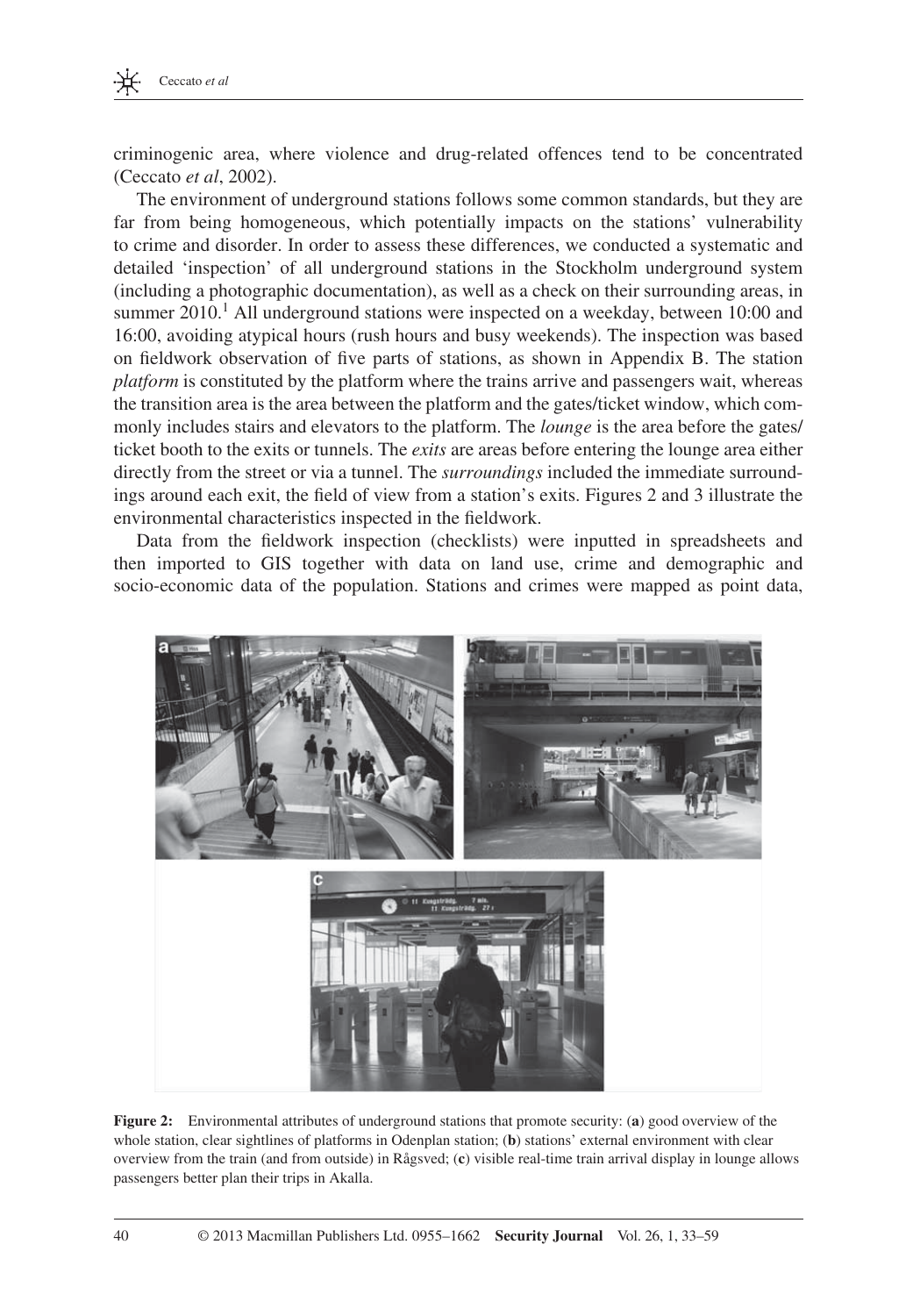

**Figure 3:** Environmental attributes of underground stations that do not promote security: (a) secluded entrance to an elevator in Råcksta station (on the left, 'keep away from danger' sign, entrance close to a motorway); (**b**) a dark tunnel as entrance to the underground station in Danderyd sjukhus station (during the day); (c) graffiti being applied on a wall behind a corner in Slussen station between the platform and the transition area.

whereas the Stockholm demographics and socio-economic data were linked to small unit statistics (*Basområde*). In order to assess the influence of the surroundings on crime and disorder events at each station, a number of criminogenic land-use indicators were manually mapped: the location of automated teller machines (ATMs), schools, police offi ces and state alcohol selling outlets ( *Systembolaget* ) in Stockholm.

 Crime and public disorder data were gathered from Stockholm Public Transport  $(2006-2009)$ , Veolia  $(2005-2008)$  in combination with 2008's Police recorded statistics obtained from the Stockholm Police Headquarters by  $x, y$  coordinates of all types of offences by date. Although coordinates were available, it was not possible to know where the event occurred (during the trip, at the station, wagon, other nearby premises). Instead of using crude data of crime events by stations, rates per 1000 passengers were calculated based on the passenger flow at each station.

#### **The Nature and Levels of Crime over Time and Space**

 Public disorder is the most common type of event reported at stations (around 80 per cent of all events). Typical examples of such a report are cases of drunken people at the station or people found sleeping on a train, but also unjustified use of emergency brakes, fire extinguishers or fire hoses. More serious offences, often violence, thefts and vandalism,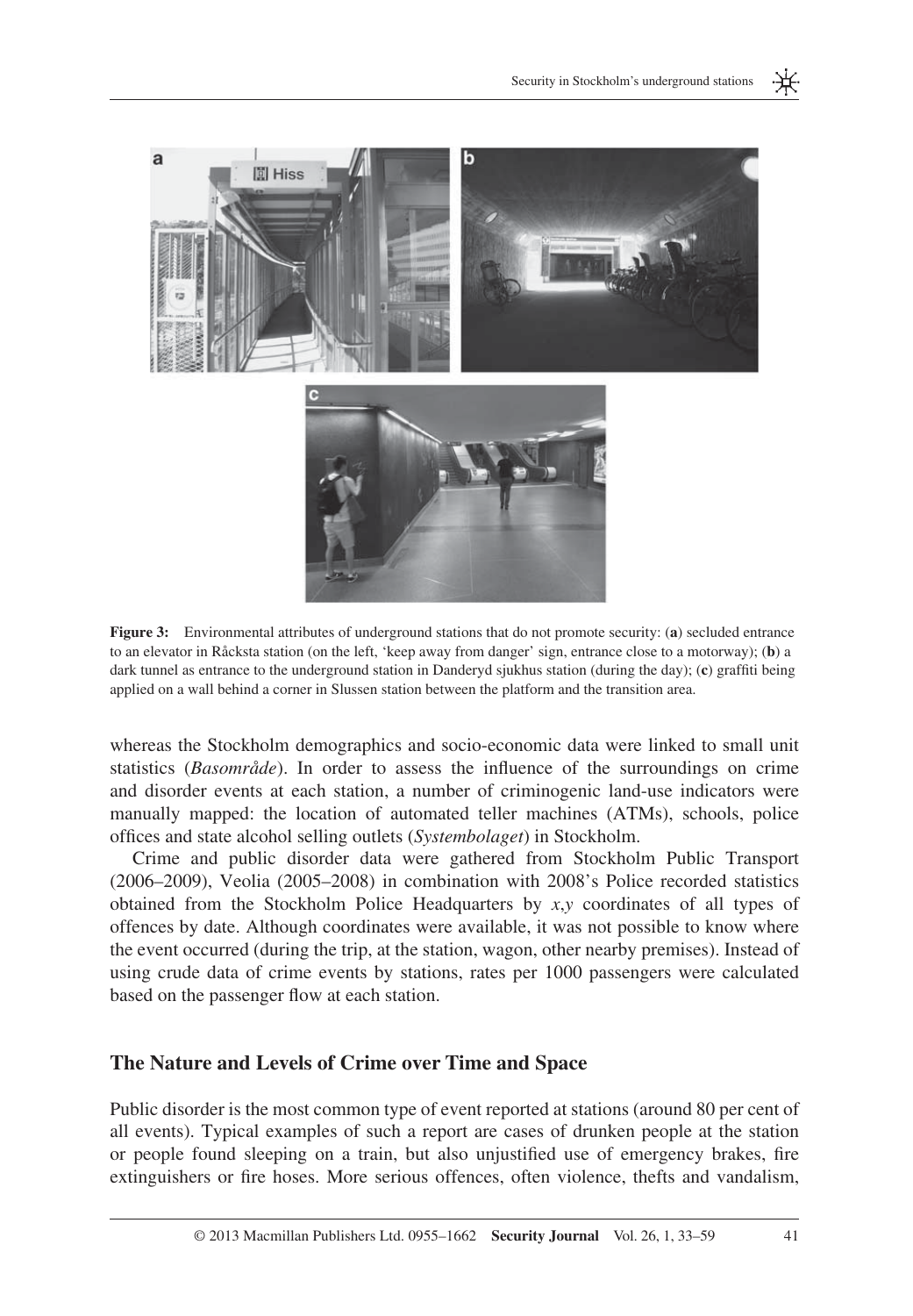

constitute about 20 per cent of events. Most reports of violence are against passengers and guards or other personnel. Threats against personnel are typical events, followed by threats against passengers and drivers. For robbery, data at the station show that most reports are made by passengers at the stations. The police robbery data also show a large number reported at the stations, although the majority of all records is related to places such as shops and supermarkets at the station. Theft can generally be divided in two types in underground stations: theft from persons and of objects at the station. The latter includes theft of bikes and cars, which is not uncommon around underground stations (parking lots or streets). The actual time of offence for car-related crime is likely to be an estimate and is biased towards the time of discovery (when the victim found out about the event). When recorded by the police, the time of discovery is often used as a (inaccurate) proxy. Given the volume of car crimes on public transport property, this factor could skew the mean times associated with property crimes overall. Theft from persons is mainly covered by stolen goods from transients and passengers using the underground system . Vandalism is frequent at underground stations. Acts of vandalism include graffiti on walls or floors, as well as damage to objects, rarely inside the trains. This section will take a closer look at these different acts of crime and disorder over time and space.

 Figure 4(a) shows that regardless of the data source, records are stable over times of the day. Most crimes in underground stations, particularly violent ones, happen in the evenings and night (Figure 4). Although there are variations between data sources and crime types, the common trend is that people tend to be victimised after 15:00, with peaks between 19:00 and 22:00 and the early hours of the morning. Note that the underground stations have limited opening hours, and during weekdays most stations are closed between 03:00 and 05:00. Police crime data within 100 m of the stations show that theft is committed mainly around late afternoon, whereas vandalism happens in the evenings and violence offences are more reported in the night ( Figure 4(b) ). Holidays and weekends show higher reported rates for all types of crimes and events of public disorder than weekdays. Conflicts often reach a peak when people meet each other in their free time, at evenings, weekends and holidays. This temporal pattern reflects people's routine activity in the city (Cohen and Felson, 1979), when people are on the move.

 As many as 62 per cent of all offences in Stockholm municipality take place within 500 m radius of an underground station, which are spread over just 28 per cent of Stockholm municipality's entire area. The surrounding areas of the stations are not criminogenic just because the stations are located there but because they are surrounded by mixed land uses that are known crime attractors (for example, pubs, restaurants, offices, alcohol selling stores, banks).

 The central station might show a concentration of the highest number of events in Stockholm municipality, but it does not keep its top position after events are standardised by daily passenger flow. Instead of using crude data of events by stations, rates per 1000 passengers were calculated for the three databases and crime types. Three patterns stand out:

1. The so-called 'end-stations' often show higher rates of events than stations located in the inner city areas (exceptions are Medborgaplasten, Skanstull and T-centralen for thefts, for instance). Hjulsta, Farsta Strand and Hagsätra show high rates regardless of crime type. Some stations are 'crime specialised', showing more problems with violence, whereas others show high theft or vandalism.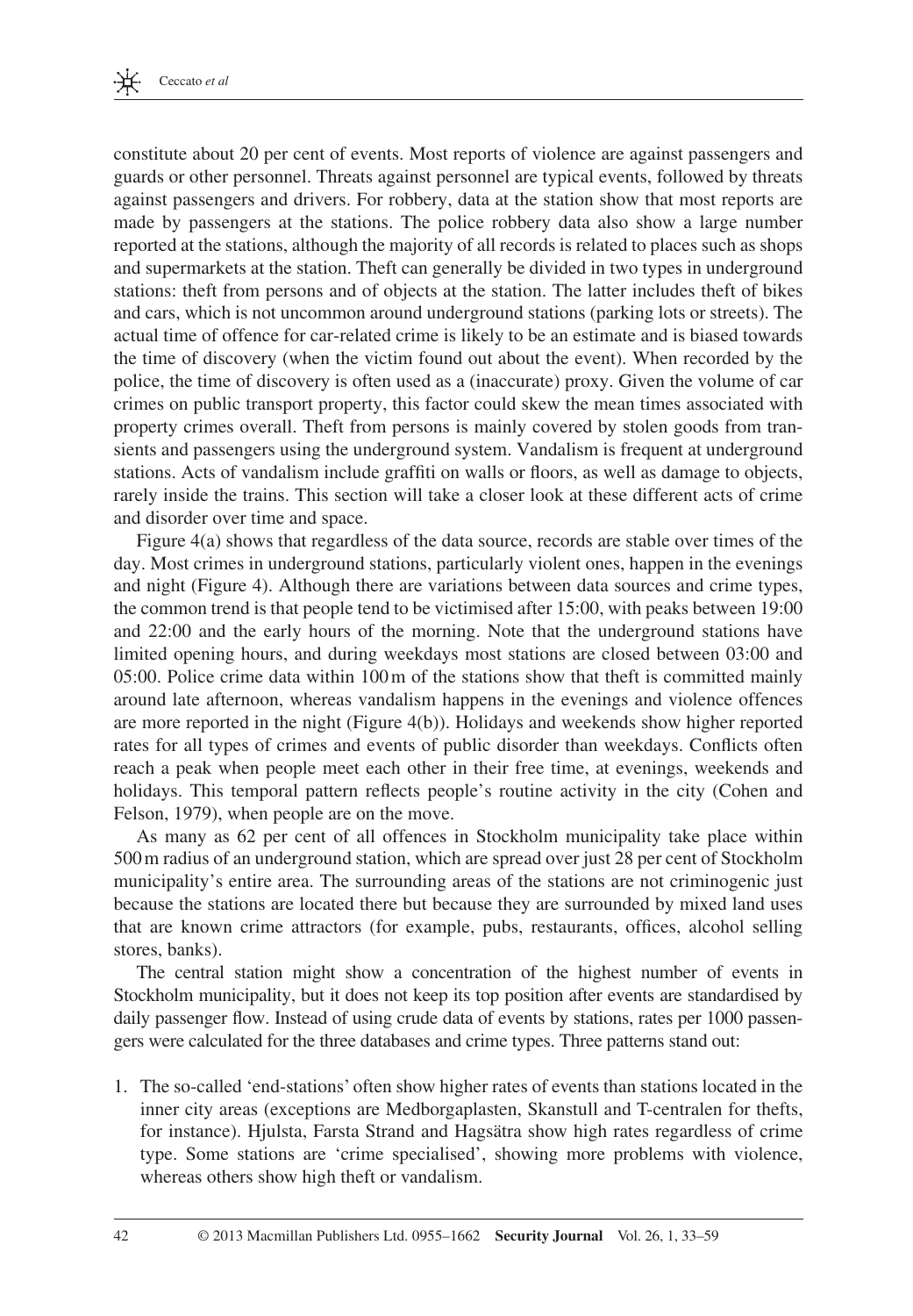

**Figure 4:** (a) Distribution of crime and disorder by hour of the day and data source; (*Source*: Stockholm Public Transport Database (2006–2009), Veolia (2005–2008) and Police Statistics (2008), (**b**) distribution of theft, vandalism and violence offences by hour of the day. (Source: Police Statistics (2008).

 2. By comparing maps of hot spot areas with the locations of the underground stations, we noticed that high crime rates in underground stations are often associated with hot spots of crime in the surrounding neighbourhoods; however, this relationship is context dependent – it happens either in the city centre or in the periphery of the city. This is clearer for violence than for property offences. Using visual inspection,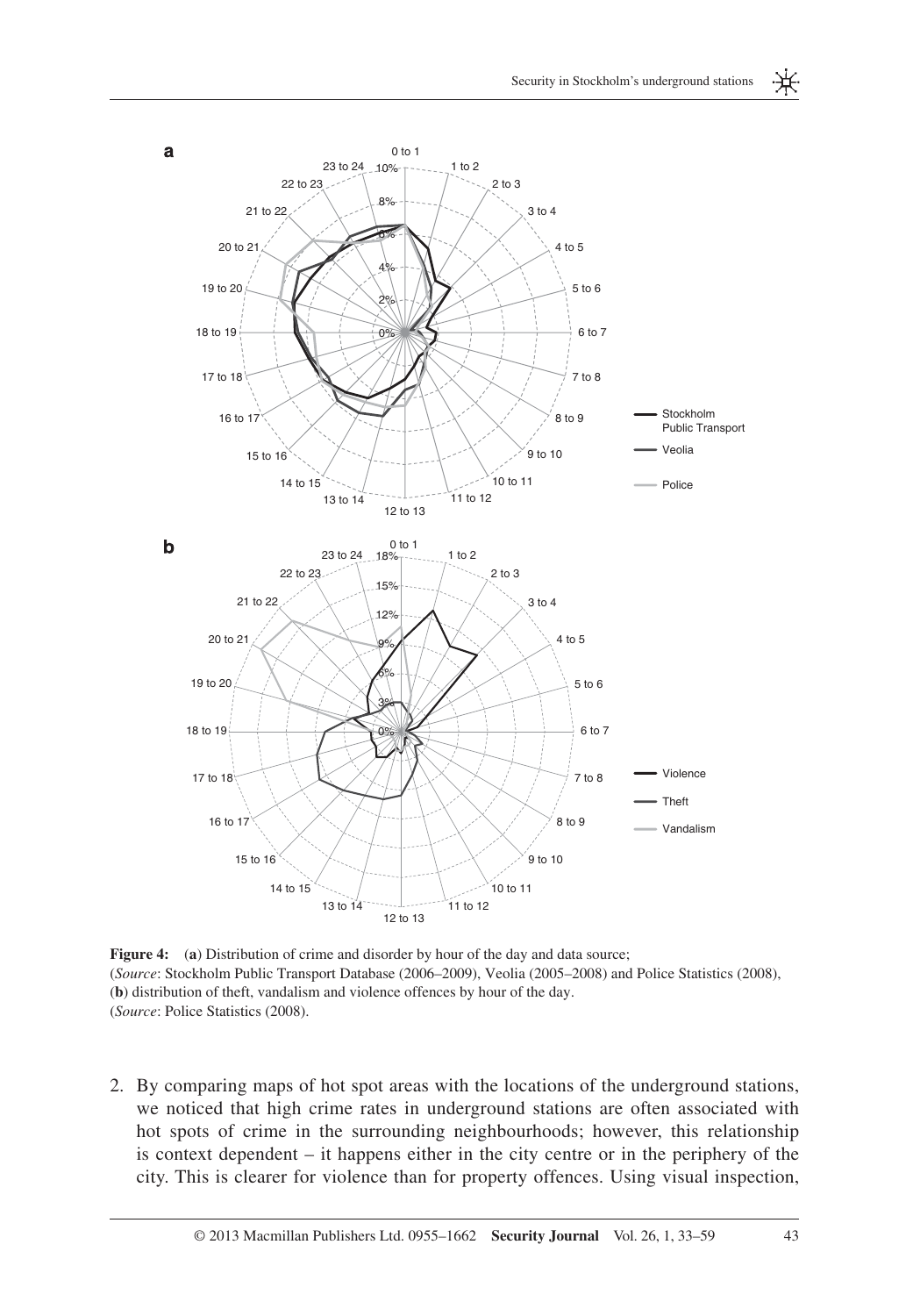

we see that as many as 60 per cent of the stations with top violence rates belong to a 'significant hot spot area',<sup>2</sup> taking into account the distribution of violence both in space and time. For thefts, 40 per cent of stations with highest rates are also part of Stockholm's 'hot spots' for property crimes. However, note that sometimes areas may show high relative high rates but do not turn out to be a significant hot spot; thus, they are not included in these percentages.

 3. The more peripheral a station is, the greater violence rates it tends to have. However, for property crimes, the picture is different. Stations located in more central areas tend to show higher theft rates than stations located in the Stockholm periphery (Figure 5).



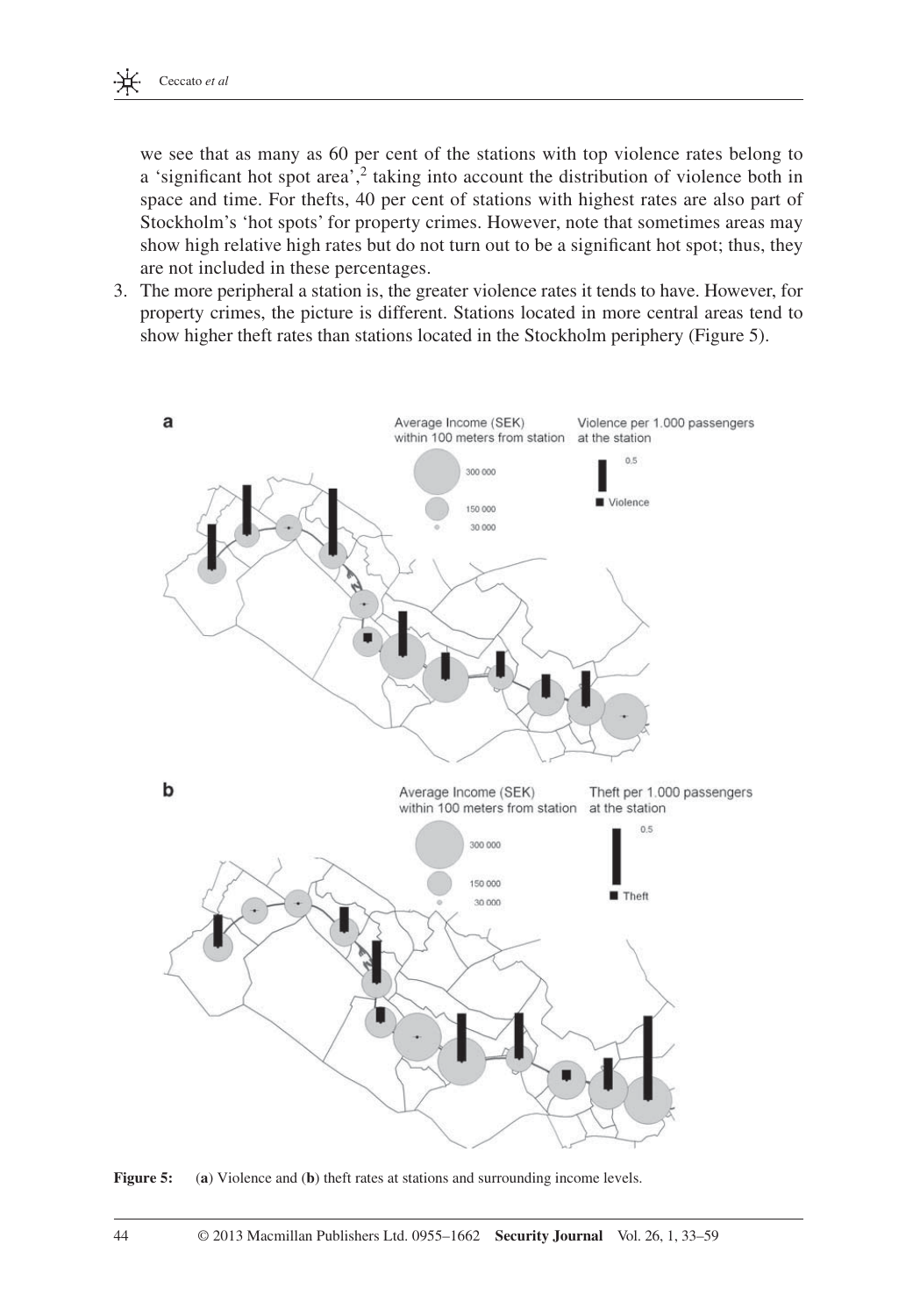

### **Modelling Public Disorder and Crime**

 We now model the crime and public disorder rates in the underground stations using environmental attributes of the stations and demographic, socio-economic, and land-use covariates of the surrounding areas following the conceptual model shown in Figure 1 . The purpose is to explain the variation in station-specific rates for various types of offences. The dependent variables in this study are rates for selected offences from data at the station (from Stockholm Public Transport) and within 100 m of the stations (police-registered offences). These 100-m buffer zones were created around the station objects and later used to calculate the total police records assigned to each station. These rates took into account the proportion of the population passing close to the station (daily population) using area interpolation procedures in GIS. The modelling is tested using 82 per cent of the Stockholm underground system, that is, all stations covering the whole Stockholm municipality. As Stockholm Public Transport and Veolia databases show events that happen at the station and they tend to show similar results in the modelling, we are going to report here only the results from the Stockholm Public Transport database. The results from the station's models are then compared with those based on offence rates created around 100 m from each station.

 The modelling strategy is composed of three steps. First, using Ordinary Least Square regression  $(OLS)$ ,<sup>3</sup> we modelled offence rates at the station as a function of the environmental attributes of social interactions that happens at platform, lounge, transition area, exits/ entrances.<sup>4</sup> Significant variables were selected at 90 per cent level and higher. In Step 2, crime and disorder rates were modelled for each crime type using only significant variables from Step 1. The result was a model for the whole station, type of event and data source. Then, in order to assess the effect of the surroundings, offences rates were modelled as a function of stations' attributes, neighbourhood context and station's relative location in the city in Step 2. Interaction effects were tested for a number of variables such as distance to city centre, and income in combination with other station's variables, but this strategy did not produce meaningful results. Moreover, we performed modelling centre and peripheral stations separately, but results turned out to be poor and limited by the number of stations/ variables. Figure 6 illustrates the modelling strategy. The objective of testing several modelling frameworks was to attempt to show a complementary picture of the criminogenic conditions at these transport nodes generated from different modelling scales (at the station and surroundings) and data sources (Stockholm Public Transport database and police records).

 We expected that some environmental attributes would become more important to explain crime and disorder rates in the winter than in the summer. As the seasonal variations of light and temperature are notable in Scandinavia, models were tested using a new set of variables during winter, such as illumination, overcrowding and littering in stations.

#### **Results**

#### **Step 1**

 Social and physical environmental attributes of platforms, transition areas and lounges turned out to be more important in explaining the variation in crime and disorder rates at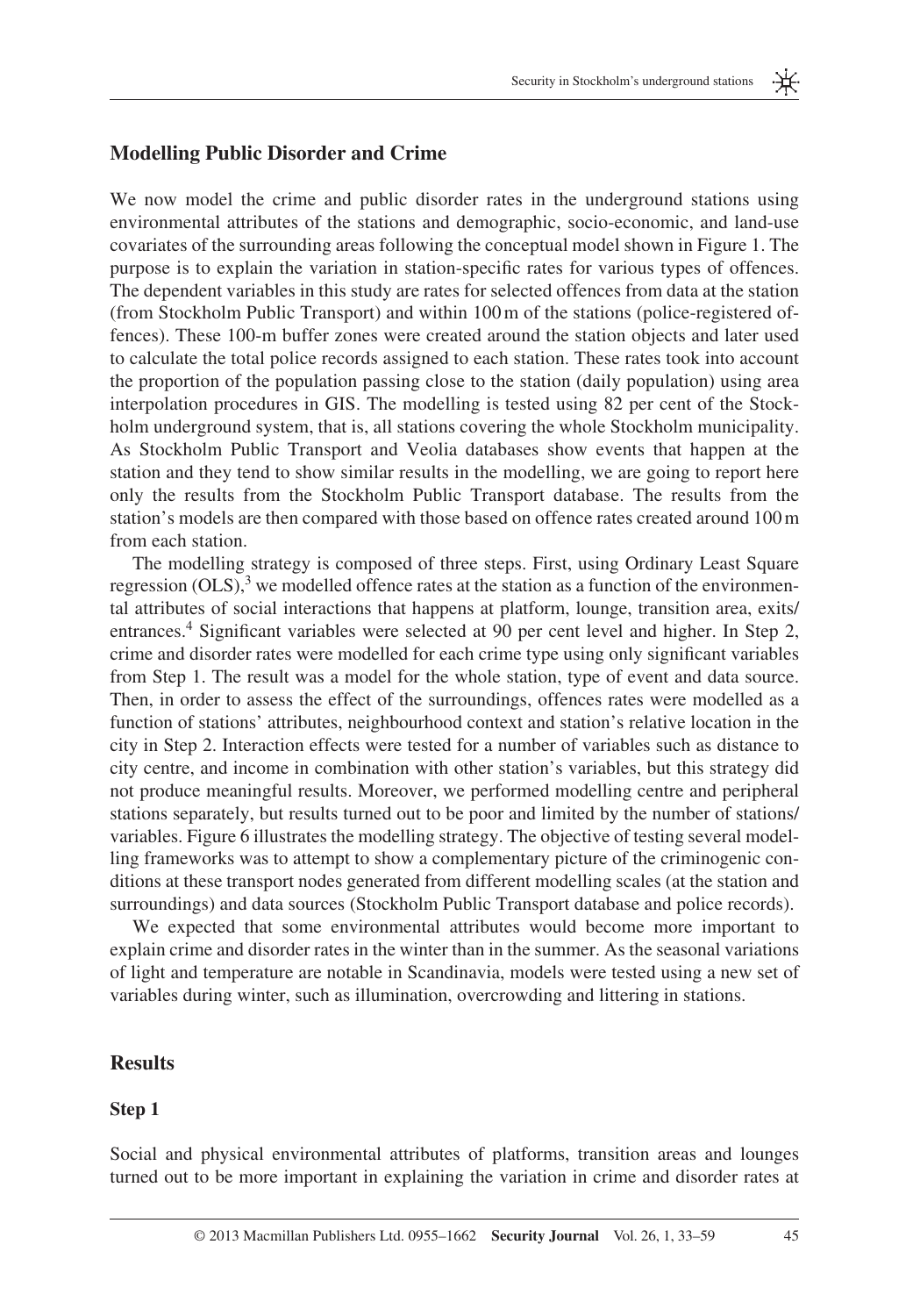

**Figure 6:** The modelling strategy.

the stations than those conditions found at exits / entrances. Across all parts of the stations, variables indicating barriers to formal and informal social control were related to higher rates of offences. According to the modelling results from Stockholm Public Transport database, high rates of disorder and offences were found on platforms with low guardianship (less crowded), often in stations with multiple platforms or transition areas with poor illumination. In models based on the police records, platforms seem to be less exposed to crime and disorder when CCTVs are present or visible. Lack of illumination in transition areas is often related to high rates of crime and disorder in both sets of models (Stockholm Public Transport data and police data). However, the role of CCTVs is not clear in transition areas, as the variable either does not come out as significant or shows different signs in different models. The presence of cafés in lounge areas tends to generate fewer offences recorded in the Stockholm Public Transport database. However, shops in lounge areas of the stations tend to promote crime, particularly for property offences. The effect of shops and cafés completely disappears in models based on the police data in lounge areas. More important to explain the variation of crime and disorder are indicators of informal social control (lack of benches, few people around, CCTVs and their visibility). The conditions found at exits of the stations and immediate surroundings have less impact on rates of crime and disorder than platforms, lounges and transition areas (fewer variables were significant and they showed contradictory signs depending on crime type).

### **Step 2**

 As suggested in Hypothesis 1, there are a number of environmental attributes of the stations that *together* affect crime and public disorder rates. Note that in these models, only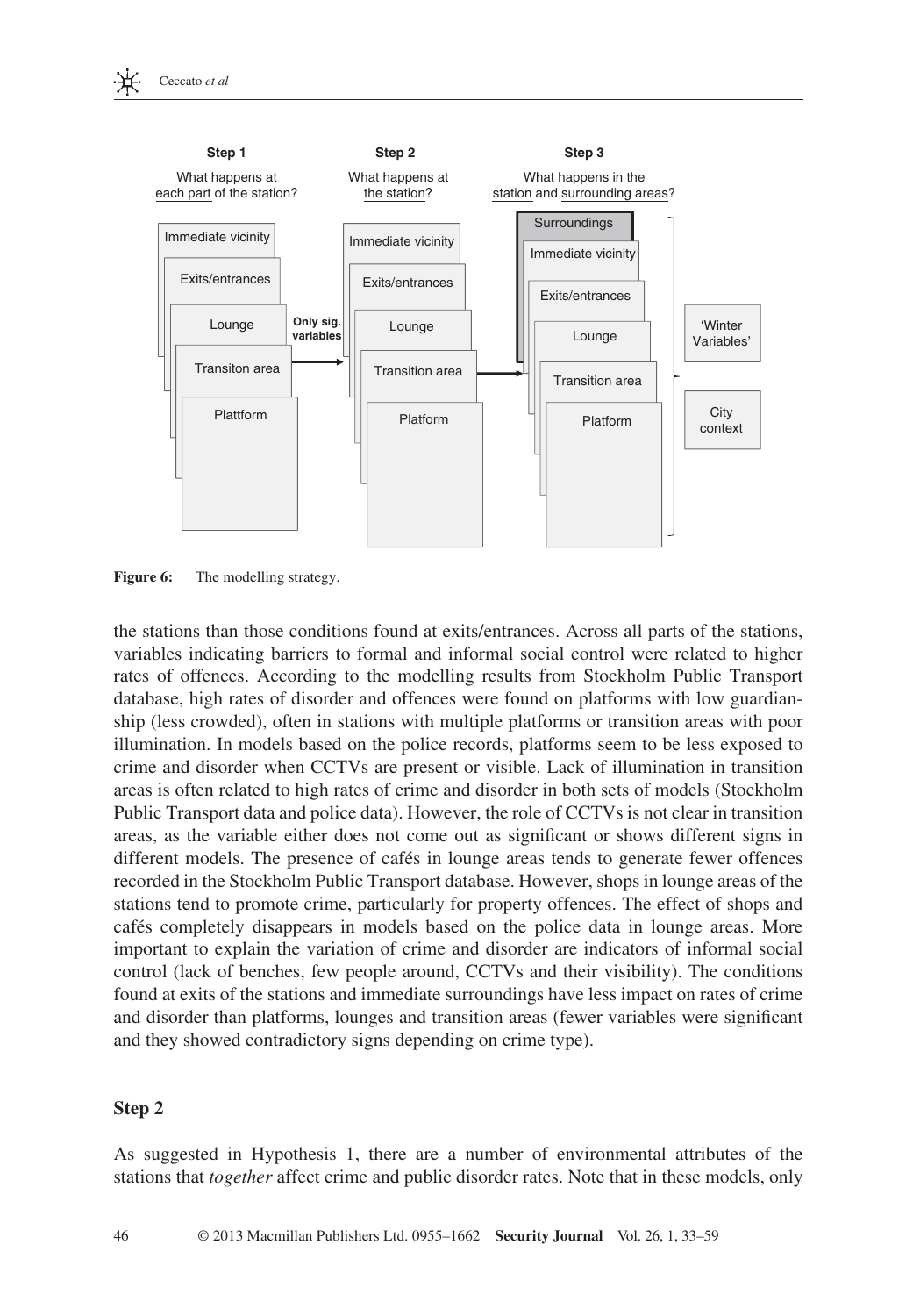米

significant variables deriving from Step 1 were regressed against crime and disorder rates. Results are discussed below and shown in detail in Table 2 . Models based on Stockholm Public Transport database show that overall crime, violence and vandalism tend to be lower in transition areas with good illumination and platforms with many people around. These results are also confirmed by previous evidence found by Harris (1971) and Welsh and Farrington (2007). The number of platforms has the opposite effect. Rates of violence, threat, theft and social disturbance are higher in stations with more platforms, which is an indication that stations are larger, and more central underground stations. The pleasantness of the stations, with fewer observed events of social disturbance (for example, loud speech/ kids fooling around) and littering tend to relate to fewer acts of violence, threats, robbery and other minor criminal events.

Models based on police records confirm the importance of formal and informal social control at stations (people around, existence of benches), but also show signs of the importance of other security dimensions. For instance, features that might hinder good visibility and consequently affect surveillance (for example, the presence of physical barriers, significant in half of the models) tend to be associated with higher rates of disorder and crime. Hiding places and existence of corners are significant in models of both violent and property crimes. Similar results were suggested by Gaylord and Galliher (1991) , Myhre and Rosso (1996) , LaVigne (1997) , Loukaitou-Sideris *et al* (2002) and Cozens *et al* (2003) . More often in models of the police data than in those based on Stockholm Public Transport's data, the number of CCTVs in the station and their visibility are linked to less crime and disorder (significant in five out of eight models). Table 3 summarises the attributes at the station related to crime and disorder from the two data sources.

The list presented in Table 3 reflects the frequency of the variables, which came out significant in the following models: total crime, violence, theft, vandalism, robbery, burglary and other types of events at the station. We tried to exclude from the table variables that showed different signs for different types of offences. For instance, seating places or benches seemed to reduce robbery but increase public disorder. The number of CCTVs also showed unexpected signs for two offences. For violence and burglary, findings show that having a visible CCTV camera at any part of the station is associated with greater rates when using Stockholm Public Transport database. These results are, however, not confirmed by the model using police records, where the variable for the number of CCTVs shows the expected sign for violence but unexpected for burglary. One of the reasons for this mismatch is that cameras were installed in certain stations in the first place because they were already known as 'problematic' (and may not yet have been effective enough to deter burglary). Similar reasoning can be used about the existence of mirrors as a supporting security device at stations. Contradicting signs for different offences is not new in the literature (see, for example, Webb and Laylock, 1992; Priks, 2009).

#### **Step 3**

Variables reflecting the conditions at the stations explain around 30 per cent of the variation of crime and disorder rates; this percentage varies by offence type and reaches its highest at 64 per cent for vandalism when variables indicating the conditions of the neighbourhood and city context were added to the model (Table 2). The addition of these variables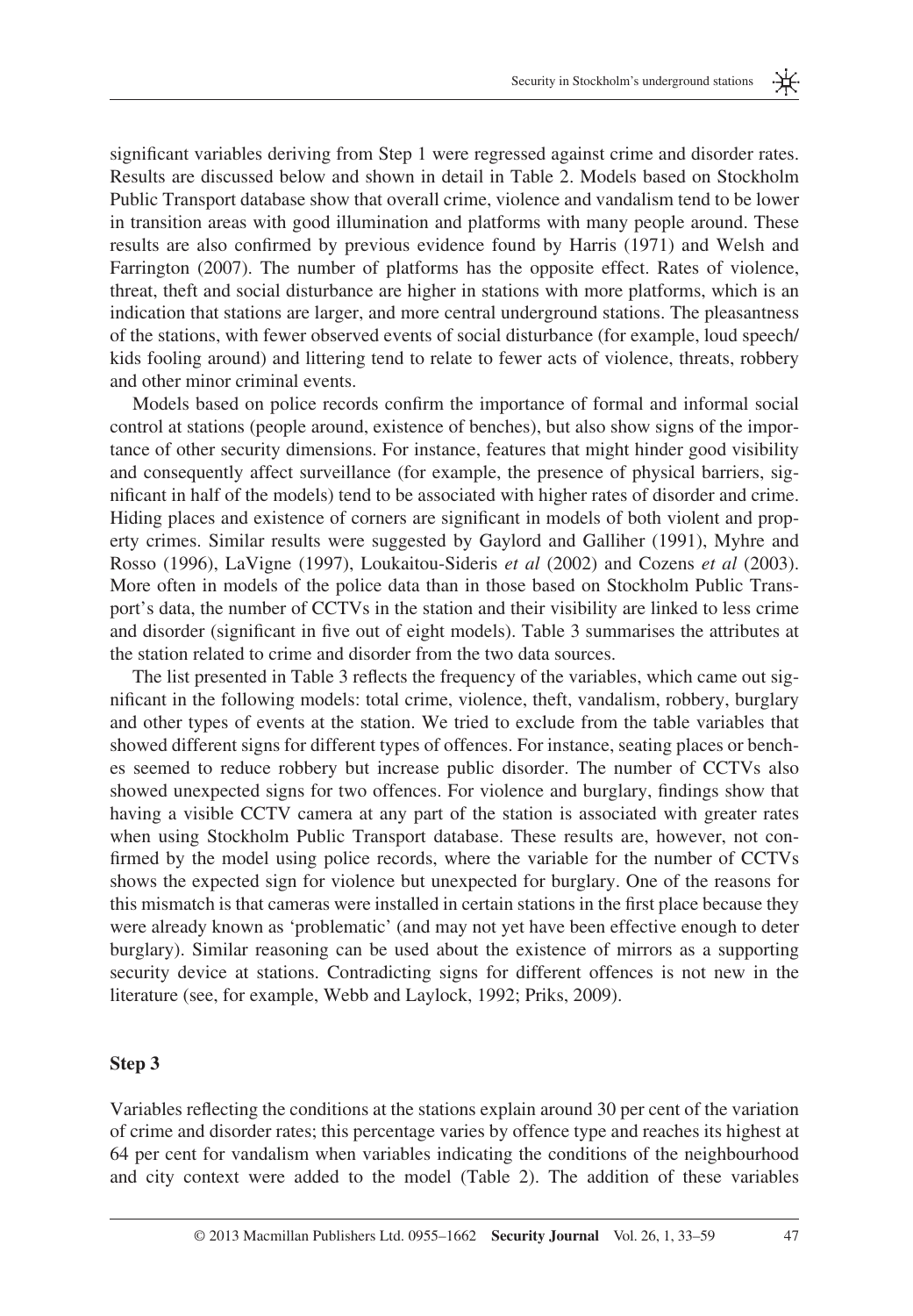| Database                      | $R^2$ (per cent) | At station                                                                                                                                                         |      | $R^2$ (per cent) Station and surroundings                                                                                                                |
|-------------------------------|------------------|--------------------------------------------------------------------------------------------------------------------------------------------------------------------|------|----------------------------------------------------------------------------------------------------------------------------------------------------------|
| Crime                         |                  |                                                                                                                                                                    |      |                                                                                                                                                          |
| Stockholm Public<br>Transport | 31.0             | $Pccow***(-), Tillu**(-)$                                                                                                                                          | 51.9 | $Pccow***(-), Tillu***(-),$<br>$CityD***(+)$ , $Cpolis***(-)$                                                                                            |
| Police                        | 39.9             | $CCTV***(-), Tvis***(+)$ ,<br>$Tcross***(+)$ ,<br>$Eesup***(-),$<br>$Esocd**(-)$                                                                                   | 51.8 | $CityD***(+)$ , $CExit**(+)$ ,<br>$CCTV***(-),$ Lseat**(-),<br>$Tvis**(+), Tcross***(+),$<br>Eesup**(-), $Esocd**(-)$ ,<br>$Forg**(-)$                   |
| Violence                      |                  |                                                                                                                                                                    |      |                                                                                                                                                          |
| Stockholm Public<br>Transport | 26.5             | $Psecu^*(+)$ , $Pnum^*(+)$ ,<br>$Tnice***(-)$                                                                                                                      | 44.2 | $Psecu**(+), Pnum***(+),$<br>$Pccow**(-), CAtm***(+)$ ,<br>$CCTV***(+)$ , Cit-<br>$yD^{***}(+)$ , Forg**(-)                                              |
| Police                        | 43.9             | Pcorn***(+), $Cctv**(-)$ ,<br>$Lvis**(+)$ , $Lillu**(+)$ ,<br>$Lsur***(-), Lseat*(-)$<br>Thid**(+), $Tvis*(+)$ ,<br>$Tcross^{**}(+)$ ,<br>$Tdetr**(+), Esur***(+)$ | 35.6 | Pcorn***(+), $Cctv**(-)$ ,<br>$Lvis*(+)$ , $Lillu*(+)$ ,<br>$Lsur***(-), Thid***(+),$<br>$Tdetr**(+), Esur***(+)$                                        |
| Robbery                       |                  |                                                                                                                                                                    |      |                                                                                                                                                          |
| Stockholm Public<br>Transport | 32.4             | Pundr***(-), Lsun***(+),<br>Lseat***(-), Lundr <sup>*</sup> (+),<br>$\text{Lsocd}$ *** $(+),$<br>$Tlitt**(+)$                                                      | 20.5 | Pundr***(-), $Lsum**$ (+),<br>$\text{Lseat}$ *** $(-)$                                                                                                   |
| Police                        | 36.0             | Tvis*** $(+),$ Thid** $(+),$<br>Tesup** $(+),$<br>Telvs*** $(+),$<br>Eopen** $(+)$                                                                                 | 55.7 | Ploun**(-), $Tvis***(+)$ ,<br>Thid***(+), $Tesup***(+)$ ,<br>Telvs* $(+)$ , Tcross** $(+)$ ,<br>Eopen***(+), CityD***(+),<br>Popd* $(+)$ , Villa** $(+)$ |
| Vandalism                     |                  |                                                                                                                                                                    |      |                                                                                                                                                          |
| Stockholm Public<br>Transport | 54.6             | $CExit***(-), Proug*(+),$<br>$Pccow***(-),$<br>Tillu**(-), $Tsur**(+)$                                                                                             | 64.0 | $CExit***(-), Proug**(+),$<br>Pcove***(+), Ldetr**(+),<br>$CityD***(+)$ , Tillu**(-),<br>$Pin-out**(-)$                                                  |
| Police                        | 41.5             | $Cctv***(-), Eesup***(-)$                                                                                                                                          | 41.5 | $Cctv***(-), Eesup***(-)$                                                                                                                                |

**Table 2:** Results of the regression analysis: Y=Log of offence rates at stations and surroundings

\* Significant at 10 % level; \*\* Significant at 5 % level and \*\*\* Significant at 1 % level.

(+) positive effect

( − ) negative effect

*Pcrow*=Overall crowded at platform; *Tillu*=Transition areas are well illuminated; *CityD*=Distance from city centre; *CPolis* =Number of police stations within 100 m; CCTV =Number of CCTVs placed at station; *Tvis* =Visibility in transition area; *Tcross*=Cross-sections/junctions/disruptions at transition areas; *Eesup*=Exits have escalator(s) going up; *Esocd* = Presence of social disorder at exits; *CExit* = Number of exits; *Lseat* = Presence of seats/benches at lounges; *Forg*=Percentage of population with foreign background in 2007 within 100 m; *Psecu*=Platform has CCTVs placed visibly; *Pnum*=Number of platforms at stations; *Tnice*=Transition areas have a nice/pleasant atmosphere; *CAtm* = Number of ATMs within 100 m; *Pcorn* = Presence of dark corners at platforms; *Lvis* = Visibility in lounges; *Lillu*=Lounges are well illuminated; *Lsur*=Possibility of surveillance by others in lounges; *Thid*=Presence of hiding places at transition areas; *Tdetr*=Transition areas have presence of physical deterioration; *Esur*=Possibility of surveillance by others at exits; *Pundr*=Platform located underground; *Lsun*=Sunlight easily illuminates lounge; *Lundr* = Lounges located underground; *Lsocd* = Presence of social disorder at lounges; *Tlitt* = Presence of any litter at transition areas; *Tesup*=Transition areas have escalators going up; *Telvs*=Elevator smells/has lot of graffiti in transition areas; *Eopen*=Exit layout is of open type without walls and roof; *Ploun*=Platform visibility towards lounge area; *PopD*=Population density within 100 m; *Villa*=Housing is villas (owned housing); *Tsur*=Possibility of surveillance by others at transition areas; *Pcove=Platform covered by (rain)* shield; *Ldetr*=Lounges have presence of physical deterioration; *Pin-out*=Net population(difference between population moving in and moving out from the area in 2007).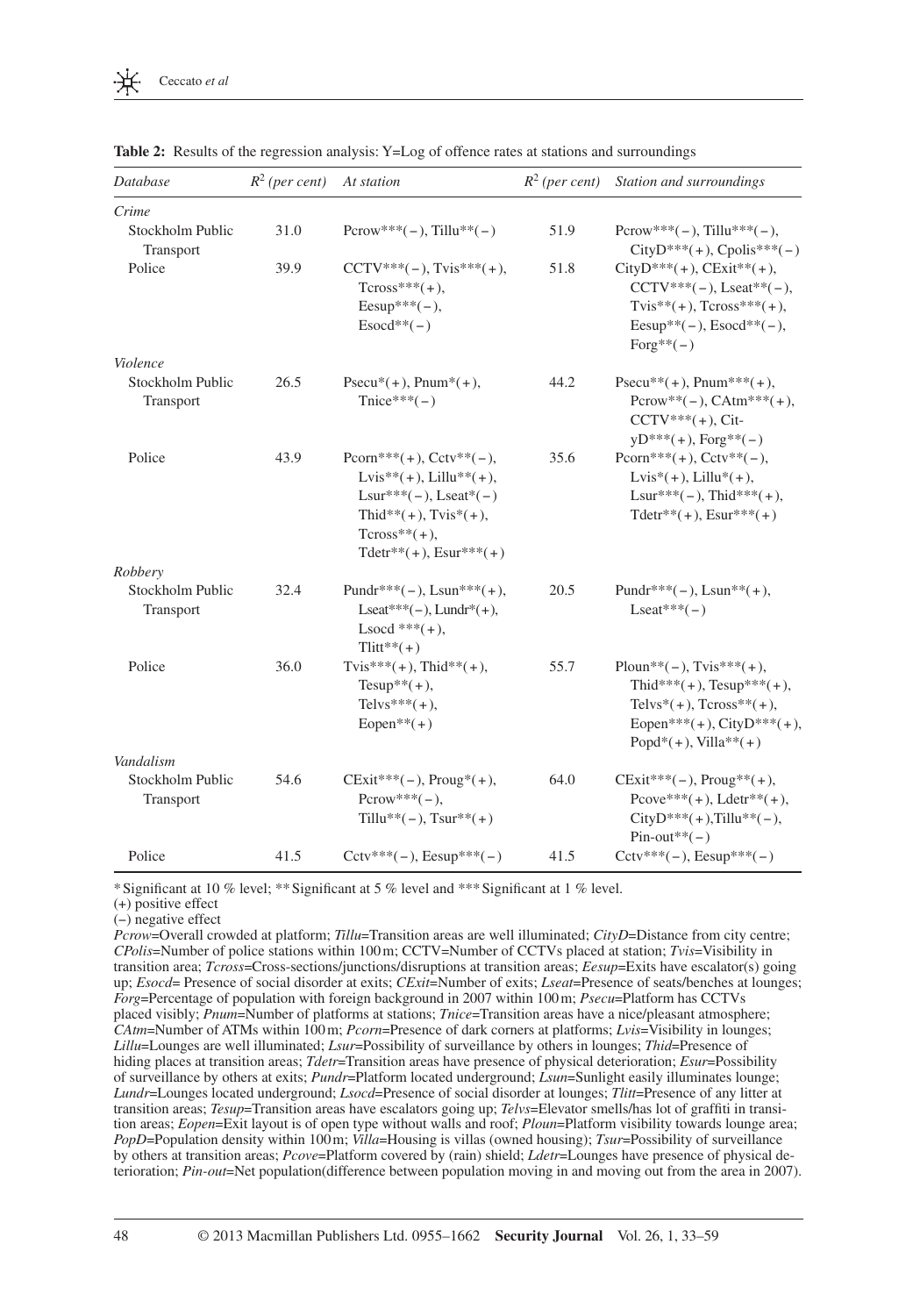| Variables associated with higher crime rates | Variables associated with lower crime rates |
|----------------------------------------------|---------------------------------------------|
| Few people around at station                 | Good illumination (transition area)         |
| Objects hindering visibility/surveillance    | Less presence of social disturbance         |
| Corners, hiding places                       | CCTV cameras                                |
| Number of platforms                          | Overall station's pleasantness, littering   |
|                                              |                                             |

**Table 3:** Attributes at the station related to crime and disorder

**Table 4:** Attributes at the stations, neighbourhood surroundings and city context

| Variables associated with higher crime rates | Variables associated with lower crime rates |
|----------------------------------------------|---------------------------------------------|
| Few people around at station                 | Good illumination/visibility                |
| Corners, hiding places                       | CCTVs cameras                               |
| Peripheral stations                          | Fewer ATMs in the surroundings              |
| Fewer police stations                        | Lower population density                    |
| Fewer residents moving out                   | Less presence of physical deterioration     |

improved the model's goodness of fit but not for all offences. Nevertheless, some of the variables reflecting the conditions at the stations hit strongly in Step 3, for instance presence of hiding places / corners, good illumination / visibility and, to some extent, CCTVs.

Confirming findings from the section 'The nature and levels of crime over time and space', stations far from the central area are more often targeted regardless of offence type and model (the variable distance to city centre turned out significant in most of the models) even after controlling for a number of other socio-demographic and economic characteristics in the surrounding areas (Table 4). We cannot therefore corroborate our hypothesis that stations located in inner city areas run a higher risk of all types of offences. Thefts and property crime rates tend to be higher in a couple of inner city stations, but this pattern does not hold for other types of offences.

For total crime and disorder, the goodness of fit of the models is very similar for both Stockholm Public Transport database and police databases. The significant variables are, however, different as the first data set reflects only what happens at the station, whereas the second database covers incidents over 100 m from the stations. Guardianship and illumination explain 30 per cent of the variation of the crime rates from the Stockholm Public Transport database; it goes up to 52 per cent when other variables (number of police stations within 100 m, distance to city centre) and city context are added to the model. The importance of formal control (police station close to the station) has shown a strong effect on crime and disorder as suggested by previous research (Chaiken *et al*, 1974; Brit, 1989), which surprisingly disappears in the model based on the police data.

For violence,  $R^2$  nearly doubles when surrounding variables were added to the model for the Stockholm Public Transport database. For violent rates based on the model from police data, despite poorer goodness of fit, the model shows that more crime and disorder are found where there are more dark corners at platform, more hiding places at transition areas, fewer CCTVs, transition areas with signs of deterioration and poor surveillance in lounge and exit area. For robbery, the situation is inverse; rates based on police data perform much better than the ones from Stockholm Public Transport database. Surrounding variables such as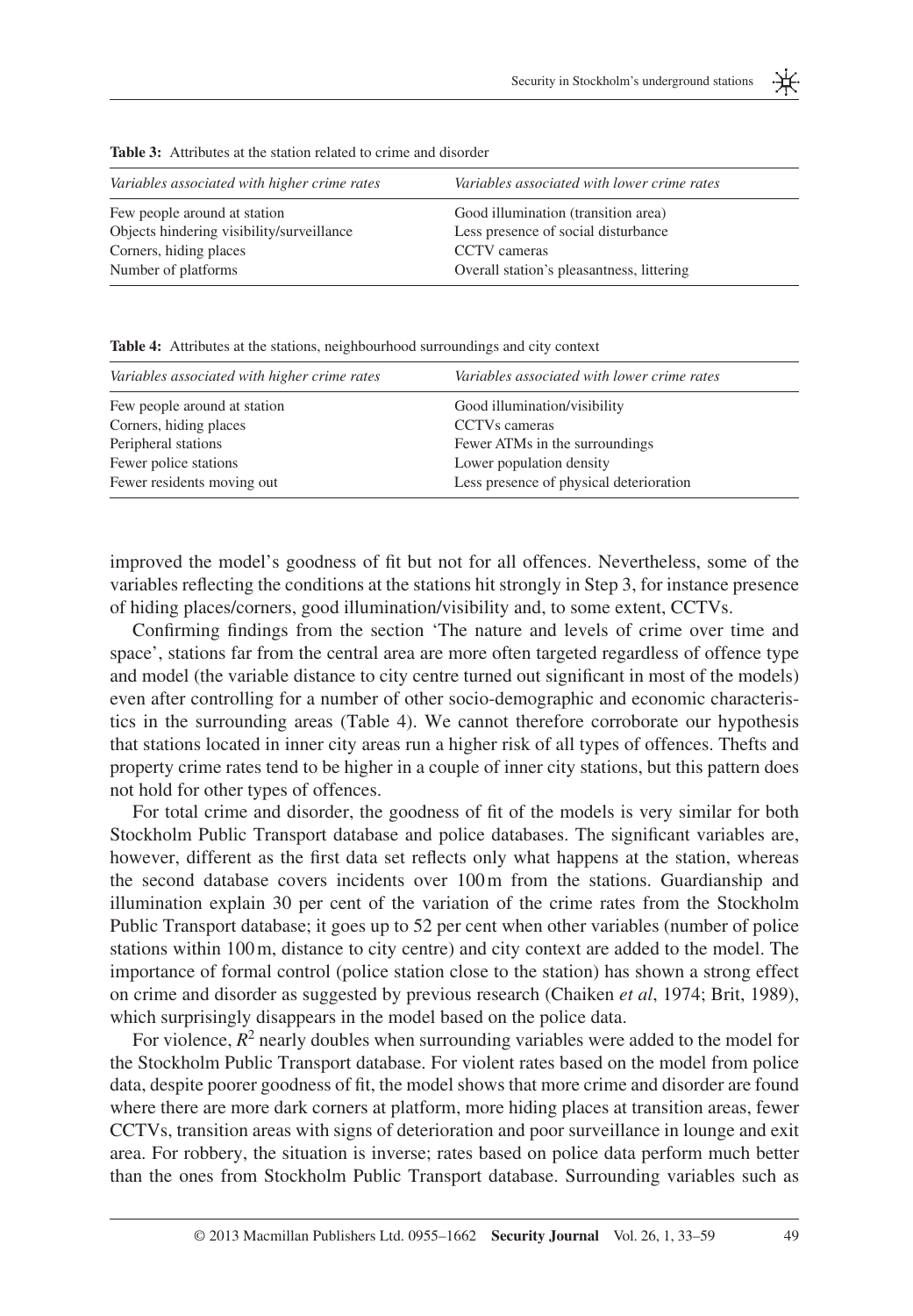open entrances, distance to city centre, population density and presence of villas are all related to high rates of robberies from police data.

 The model based on the Stockholm Public Transport database shows that vandalism rates tend to be related to fewer number of exits (an indication of centrality but also the size of the station), lounge with signs of physical deterioration ('crime attracts crime'), platform covered by rain shield, poor illuminated transition areas and neighbourhoods with people moving out. Not surprisingly, whereas the previous model explained 64 per cent of vandalism rates, the police data explained only 40 per cent, half by variable numbers of CCTVs.

 Surprisingly, some of the variables depicting the surrounding areas turned out to be non-significant or to have an unexpected sign. For example, no effect was found for the location of schools or for alcohol-selling premises in the surrounding area or for neighbourhood instability, as suggested in previous literature (for example, Block and Block, 1995; Loukaitou-Sideris et al, 2002). In this study, alcohol-selling premises do not include restaurants and pubs, only state alcohol outlets (Systembolag), which may explain our results. Only ATMs show an increasing effect on violence.

 We expected that some environmental attributes would become more important to explain crime and disorder rates in the winter than in the summer. As the seasonal variations of light and temperature are notable in Scandinavia, models were tested using a new set of three variables during the winter. Results, however, show that illumination, overcrowding and littering in the winter were not important to explain the variation of station's crime and disorder rates as they may have been in the summer (as the results were in general poorer compared with summer, they are not reported in Table 2). Often, the snow, gravel and dirt in public environments change the tolerance level for litter and garbage on the floor in the dark months of the year, something that would not pass unnoticed in the summer. This may also suggest that the threshold for what is good and poor illumination changes over time, affecting an offender's perception of opportunity and consequently the decision to commit a crime.

### **Conclusions and Recommendations**

 Underground stations are criminogenic places, but certain stations are more often targeted by acts of crime and disorder than others. In this study, we set out to understand why the vulnerability to crime varies over space and time, using the Stockholm underground system as a case study. We first discussed the nature, levels and patterns of crime and disorder in these transport nodes over time and space. We then assessed the importance of environmental attributes of underground stations and surroundings to explain the variation in rates of crime and disorder of these environments.

 Findings show that a relatively large share of reported events, regardless of data source, is composed of events of public disorder (unlawful activities or anti-social behaviour). Typical examples are cases of drunken people on platforms or unjustified use of fire hoses or fire extinguishers. The majority of recorded crimes at the station are fights, vandalism and threats, followed by reports of other types of violence. Property crimes are more often recorded by police official statistics than by databases of Stockholm Public Transport and Veolia. As suggested in Hypothesis 1, there are clear temporal and spatial variations of both crime and events of public disorder. They tend to happen more often in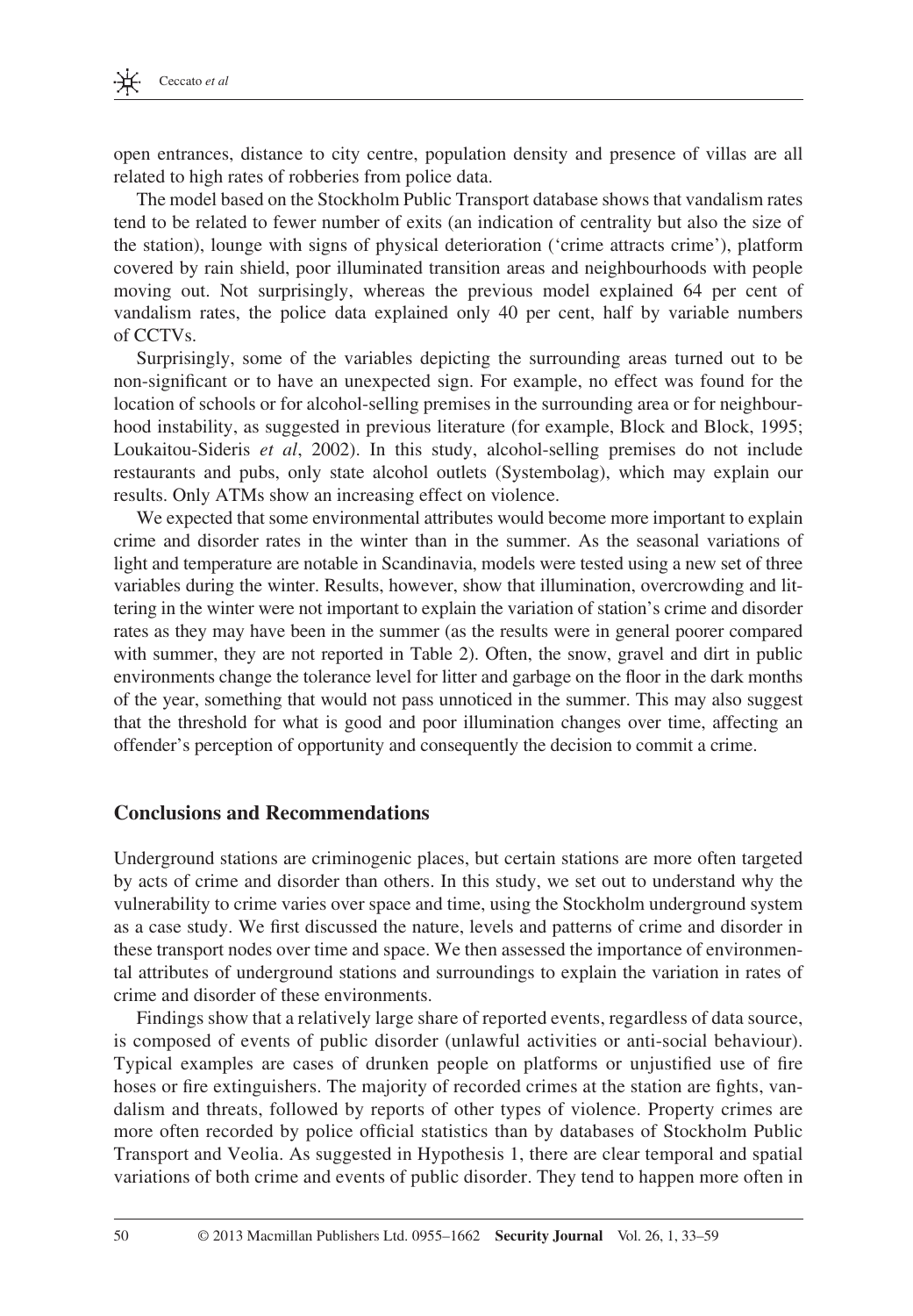米

the evenings/nights, during holidays and weekends and, at least for thefts in the hot months of the year.

 Stations and their surrounding areas are criminogenic places: 62 per cent of policereported offences take place up to 500 m radius from an underground station (which is only a third of the municipality's area). This environment is highly criminogenic because it is composed of mixed land use (for example, pubs, restaurants, transport nodes) and because nearly one-third of the stations are located in the inner city areas of Stockholm, where crime rates tend to be greater than in surrounding areas.

 The central station concentrate the highest number of events in Stockholm but it does not keep its top position after events are standardised by daily passenger flow (the only exception is for theft). This finding gives legitimacy to standardisation of crime events by passenger flow  $-$  a procedure that has not yet been tested in the current literature. The Stockholm underground system shows that a map of crime counts by station reveals a monocentric geography around the city centre, whereas a map of rates of offences by station (standardised by passengers) shows an entirely different geography: more dispersed and peripheral. This finding has a major impact for policy intervention as we may be 'chasing ghosts<sup>55</sup> if passenger flows are not taken into account. However, although rates are better indicators than counts, they are not problem free. A couple of stations show relatively high rates because the flow of passengers is low (for example, Skärmabrink station) or the opposite; they show low rate because of large passenger flow (for example, Tekniska högskolan station). These cases constitute not more than five cases out of a hundred stations and are not peripheral, which would therefore not affect the conclusions drawn in this article. We take the view that if a station has a poor flow of people (in relation to the number of events), this can *per se* be regarded a criminogenic factor that makes the station more vulnerable to crime (because of lack of guardianship) than others.

The variable 'distance to city centre' is significant in nearly all models and indicates that when passenger flow is taken into account, 'end-stations' show higher rates of events (crime and public disorder) than stations located in the inner city areas (exceptions are Medborgaplatsen, Skanstull and T-centralen for thefts, for instance). The 'end stations' such as Hjulsta, Farsta Strand and Hagsätra show high rates regardless of crime type. Some of these peripheral stations are located in places that, although planned as part of the neighbourhood, do not easily allow guardianship and natural surveillance from outside. They are usually close to a motorway or are, to some extent, cut off from surrounding land uses by forests, lanes, far from people's movements, which potentially could be the 'eyes on the stations'.<sup>6</sup> Alternatively, if they are closely connected with the rest of the neighbourhood, they tend to be part of criminogenic environments, such as a shopping area with mixed land uses. These regional centres have an underground station as a landmark, readily identifiable places that serve as external reference points and concentrate external temporary population in one place. These dynamics produce routine activities that are more criminogenic than elsewhere.

 Population density and housing mobility also show an effect on crime and disorder rates at the stations but unexpectedly not demographic and socio-economic characteristics of the population close to the stations. The significance of these variables lends weight to the suggested hypotheses derived from social disorganisation theory.

 This study corroborates the hypothesis that a combination of social and physical attributes at a station, together with surrounding and city context, affects crime at the station.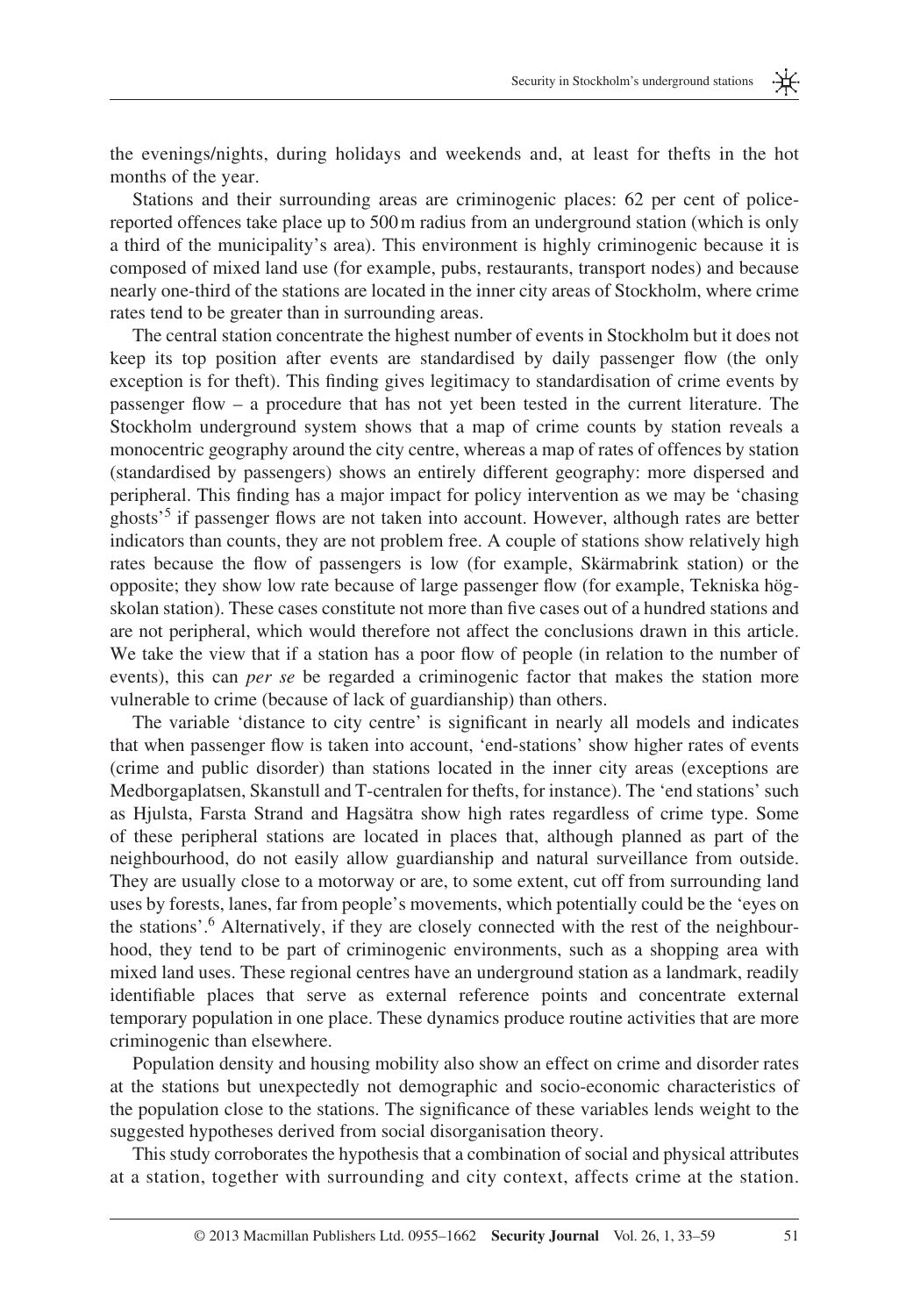The attributes that affect crime and disorder may vary by offence type and data source. However, some attributes at the station constantly appear to be important to explain events at the station and surroundings, such as the presence of corners and hiding places, and poor illumination, particularly in transition areas. Although there was strong evidence in the literature about the impact of stations' exits/entrances on crime events, our models do not corroborate such results; only the number of entrances seems to have some effect on crime and disorder. In the case of Stockholm, social and physical characteristics of platforms and lounges tend to be more important in the models than exits. These findings flag for evidence in favour of theories that claim a link between environment features and crime causation, such as defensible space, rational choice and routine activity theories. Data permitting, future research should link crime rates by different sections of stations (platform, transition areas, lounges and exits) to their specific physical and social characteristics.

 Findings of this study have policy implications at least for local and regional planning authorities. The most important message from the study is that security in underground stations is a function not only of the local conditions, but also the surroundings in which these transport nodes are located. This means that security in underground stations should be tackled by authorities that aim to safeguard passengers ' security, having a ' whole journey approach'. The effort cannot be put in practice without cooperation from those responsible for security for the wagons, for station premises and for the surrounding environs where people walk to and from transport nodes. Surveys show that most passengers feel safe in the wagon and at the station's environments, but their perceived security levels decrease as they walk to/from the stations (Stockholm Transport Survey, 2009). Actions should also be based on all stations of the underground system, which means that security interventions will be dependent to some extent on how well municipalities in Stockholm County can cooperate to make surrounding areas safer. Although they may not have the power to make structural changes that affect the long-term socio-economic context of these stations (for example, population density, housing mobility, police patrol in the neighbourhood), this analysis offers a number of indications of how some specific environmental aspects (design and land use of stations) may be reconsidered to better promote security at underground stations. Findings support improvements in visibility and surveillance opportunities (avoiding corners, hiding places, few people around, illumination) but also suggest control of broken-windows indicators (littering, social disturbance, overall station's pleasantness) at stations.

There is also a need for specific targeting of particular stations and at certain 'time windows'. For instance, for violence, the time window for intervention should be between 22:00 and 02:00, for property crimes the whole afternoon from mid-day to 19:00, and for vandalism between 19:00 and 22:00. Peripheral stations are more often targeted by crime and disorder than central stations (except for thefts). Security interventions must be defined as a function of crime type. For vandalism, for instance, particular graffiti, it can be helpful in investing vandal-resistant materials but also providing alternatives, such as places for legal graffiti elsewhere in the city. Finally, previous research shows that poor accessibility at underground premises makes the travel of women and less mobile individuals less comfortable and consequently less safe. More research is needed to identify stations in Stockholm that are more problematic from this point of view. More elevators for easy access of the underground station while having to carry objects, strollers or young children should be investigated.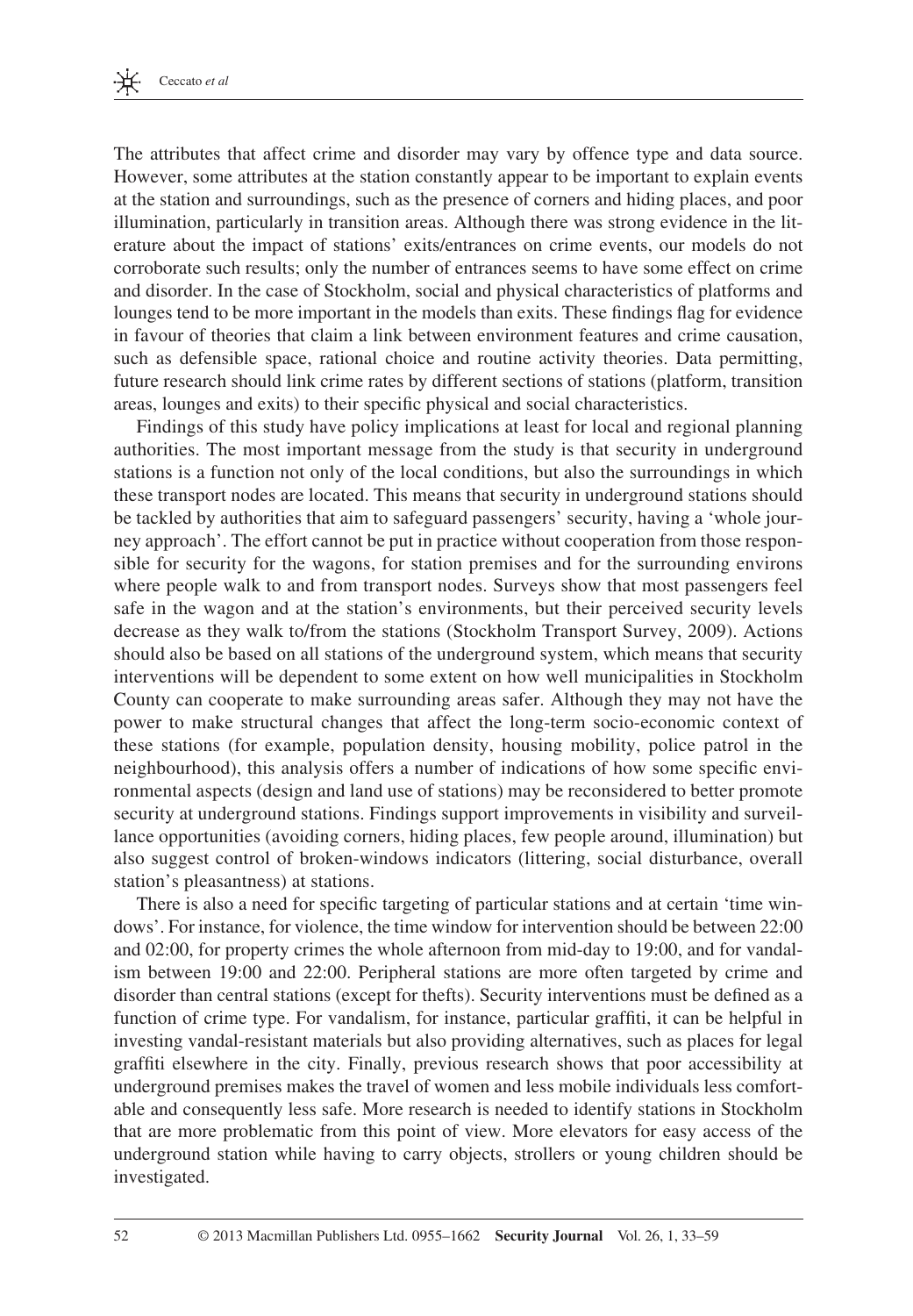米

 We believe that the results from this study can contribute to the current research on relationships between crime and disorder events in transport nodes by providing empirical evidence from underground stations in a Scandinavian capital. The analysis also combines different data sources, often complementary, to provide a comprehensive picture of what happens at stations and in surrounding areas. The study makes use of events per passenger flow, instead of counts only. However, the study shares limitations with other analyses of this type, namely reliance on data of events reported either by personnel or by the victim, which implies different issues regarding data quality. Data recorded by personnel tend to reflect particular targeted actions that may bias the 'real' distribution of events at the stations (more events of a certain type to the detriment of others). This includes particular programmes against activities that take place at the station, which are perceived as disturbing for passengers, resulting in the end, in more records. For instance, more than half of all records of acts of public disorder are composed of people using station premises to sleep or showing signs of drunkenness – a category that has increased over time, perhaps indicating that the tolerance for these events in public spaces is now lower than it was in the past. On the other hand, acts of public disorder rarely reach police statistics as victims tend to report an event to the police only when they themselves feel victimised, which rarely includes vandalism and disorder. Another limitation is that the modelling section is based on data for underground stations within the boundaries of Stockholm city only (82 per cent of all stations). This does not affect results for the Green line, but potentially impacts on the ends of the Red and Blue lines. With the whole transport underground system, one of the main challenges of future studies is to better understand why end stations are more targeted by crime and disorder than other stations, particularly for violence. Future analysis should also take into account how other aspects of the city's geography and the presence of different geographical barriers, such as a lake, a river or a park, are also influential in defining regional patterns of offences. These regional criminogenic conditions indirectly affect the security conditions at an underground station for example, providing hiding places, as well escaping opportunities for motivated offenders at the stations.

 This study links environmental features of each part of the stations (platform, transition areas, lounge and exit) to their overall rates. Data permitting, future analysis should consider linking the place of the event to each particular section of the station. One way to produce the data is by having access to the so-called 'free-text' (unavailable for this study), with details of each event. As it is now, it is not always possible to attach the exact place of the event at the station to specific internal features of these settings. It is equally important to separate out car-related crimes from other property offences, as these are likely to be dictated by whether or not stations have parking facilities . Moreover, the modelling strategy adopted here has proven to produce meaningful results, but future attempts to model crime and disorder rates could instead test the use of composites or indexes to reflect more general conditions at the stations and in surrounding areas. Instead of using the individual variables broken down by sections of the stations, aggregated variables could be tested as overall indicators for, for instance, good/poor visibility or formal and informal social control. Another, perhaps more appropriate strategy is multi-level modelling. This would better capture the nested nature of the conceptual model with stations nested in neighbourhoods, which in their turn are nested within larger socio-demographic areas.

When interpreting these findings, we must bear in mind that the analysis is based on offences data only. Our findings lend weight to principles of traditional urban criminology theory such as routine activity and social disorganisation, but also on the impact of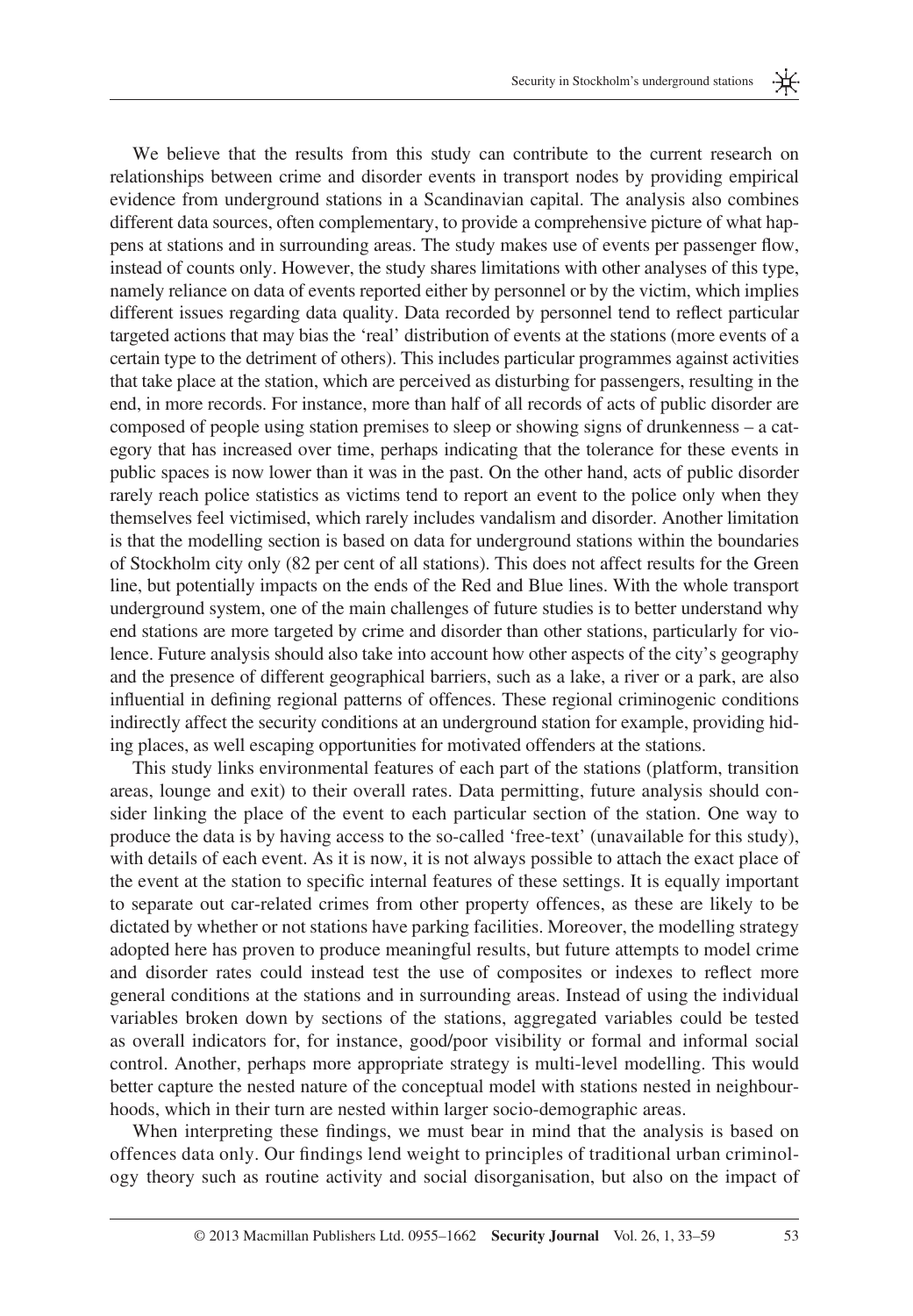environmental features on our behaviour. Future studies should consider how different types of people passing the stations (by crime propensity and by risk of being victimised) become affected by these environments. Situational Action Theory can help further the analysis of the role of the social environment in crime causation (Wikström *et al.*, 2010, p. 56 ). More specifi c descriptions of these environmental attributes, particularly their temporal circumstances for both offenders and victims, will most likely identify which stations prove even more criminogenic for certain types of people. Environmental attributes of stations and surroundings can also be linked to passengers' levels of fear, during the trip, at transition nodes and on the way to/from them. The link between stations' surroundings and fear of crime must be better understood. We see this study as only an initial step to identifying what makes underground stations vulnerable to crime and disorder.

### **Acknowledgements**

We thank the Swedish Transport Administration (Traffikverket), Stockholm Public Transport (SL) and Stockholm municipality for financing this research project. We also thank Ulla Wittrock (Police in Stockholm County), Stefan Liljevall (Stockholm Statistics), Mats Pergel (SL) and Peter Assor (Veolia) for providing data for the analysis.

### **Notes**

- 1 In November 2010, stations were revisited on the evening/weekend to get a better idea of specific features, such as illumination.
- 2 Hot spots maps were produced using Kulldorff's scan test (SaTScan version 9.01; Kulldorff, 2010) and policerecorded data across Stockholm city. This technique has a rigorous inference theory for identifying statistically significant clusters (Kulldorff, 1997). The space–time scan statistics were used in a single retrospective analysis using data from 1 January 2006 to 31 December 2009. A 4-year data set was collapsed into 'one year'. All space and time dimensions of the data are kept (by day and location) except 'year'.
- 3 Statistical Package for the Social Sciences, Version 17.0 (2010), but virtually any other statistical package can be used for this purpose.
- 4 We employed Pearson's correlation for all independent variables in the five sets of covariates before Step 1 to identify variables that potentially contribute with similar information to the models. The histograms of the dependent variables showed skilled distribution. Thus, rates of crime and disorder were transformed into their natural logarithms.
- 5 This term was first suggested in urban criminology by Ratcliffe and McCullagh (2001), referring to mismatch between crime hot spots and police perception of high-crime areas.
- 6 Paraphrasing the known ' Eyes on the street ' by Jane Jacobs (1961) in the book *The Death and Life of Great American Cities* , in which she suggested that people witnessing what happens in the streets reduces crime.

### **References**

- Alm, C. and Lindberg, E. (2004) *Betydelsen av upplevda risker och känslor av otrygghet vid resor med kolle*ktivtrafik: En undersökning i Göteborg samt jämförelse med resultat från Norrköping och Stockholm. Linköping: VTI meddelande 919.Statens väg- och transportforskningsinstitut.
- Armitage, R. (2002) To CCTV or not to CCTV? A review of current research into the effectiveness of CCTV systems in reducing crime . NACRO Crime and Social Policy Newsletter, May .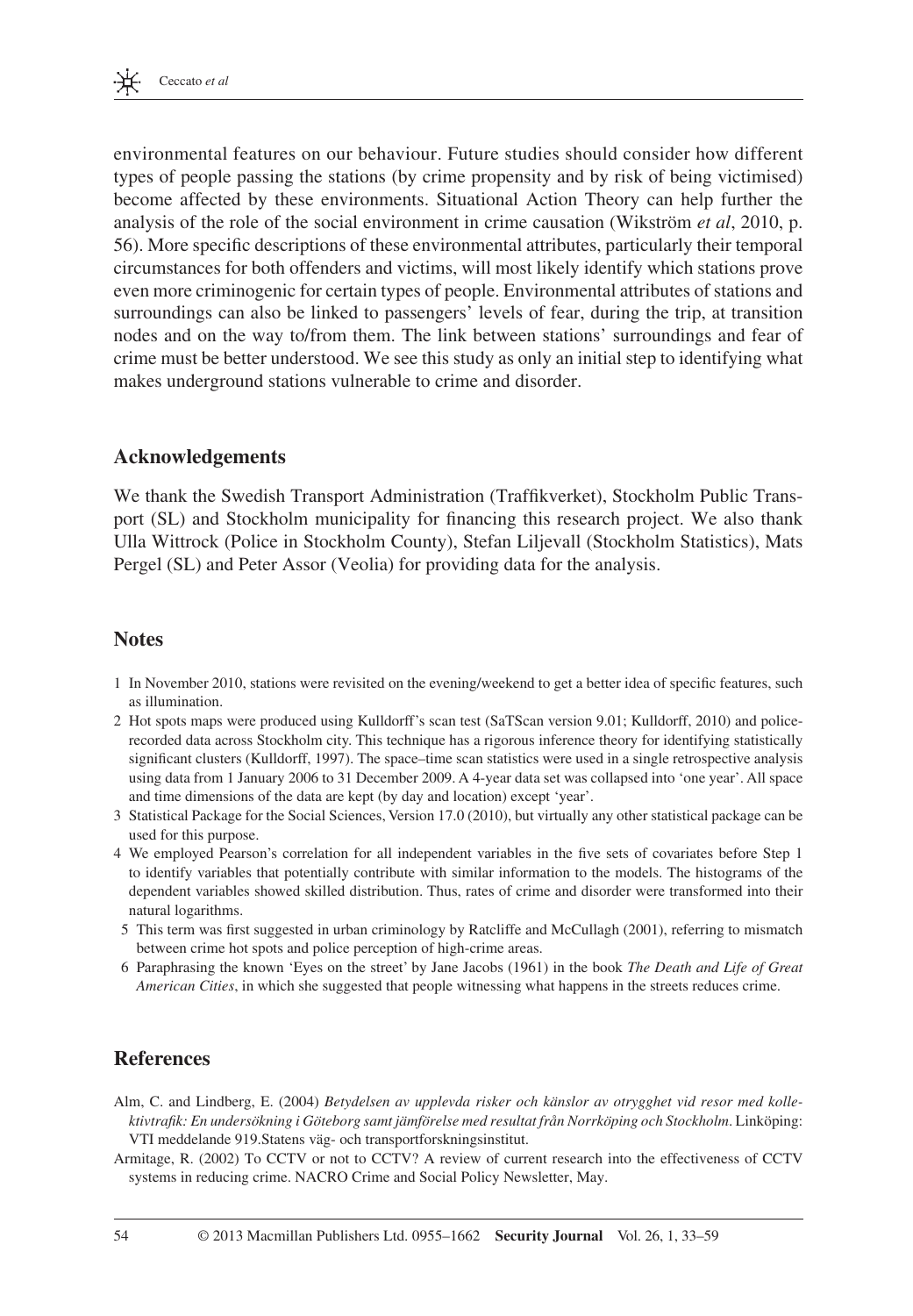Security in Stockholm's underground stations

- Barker, M., Geraghty, J., Webb, B. and Key, T. (1993) The Prevention of Street Robbery. Police Research Group. London: Home Office Police Department. Crime Prevention Unit Series Paper no. 44.
- Block, R.L. and Block, C.R. (1995) Space, place, and crime: Hot-spot areas and hot places of liquor-related crime. In: J.E. Eck and D. Weisburd (eds.) *Crime and Place* . Monsey, NY: Criminal Justice Press .
- Brantingham, P. and Brantingham, P. (1993) Nodes, paths and edges: Considerations on the complexity of crime and the physical environment. *Journal of Environmental Psychology* 13(1): 3-28.
- Brantingham, P. and Brantingham, P. (1995) Criminality of place: Crime generators and crime attractors. *European Journal on Criminal Policy and Research* 3(3): 1–26.
- Brit, J. (1989) Crime prevention that works the care of public transport in the Netherlands. *British Journal of Criminology* 29(1): 47–56.
- Brown, B. (1995) CCTV in Town Centres: Three Case Studies. Police Research Group Crime Detection and Prevention. London: HMSO. Series Paper 68 .
- Bursik, R.J. (1988) Social disorganization and theories of crime and delinquency: Problems and prospects. *Criminoligy* 26: 519–552.
- Ceccato, V. (2009) Crime in a city in transition: The case of Tallinn, Estonia. *Urban Studies* 46(8): 1593-1610.
- Ceccato, V. and Haining, R. (2004) Crime in border regions: The Scandinavian case of Öresund, 1998–2001. Annals of the Association of American Geographers 94(4): 807–826.
- Ceccato, V., Haining, R. and Signoretta, P. (2002) Exploring offence statistics in Stockholm city using spatial analysis tools. *Annals of the Association of American Geographers* 22(3): 29–51.
- Chaiken, J.M., Lawless, M.W. and Stevenson, K.A. (1974) *Impact of Police on Crime: Robberies on the New York City Subway System* . New York: R-1424-NYC, the New York City Rand Institute .
- Cheatwood, D. (2008) Is there a season for homicide? *Criminology* 26(2): 287–306.
- Church, A., Frost, M. and Sullivan, K. (2000) Transport and social exclusion in London. *Transport Policy* 7(3): 195 – 205.
- Clarke, R.V. (1997) Situational Crime Prevention Successful Case Studies, 92nd edn. New York: Harrow and Heston .
- Clarke, R.V. and Felson, M. (eds.) (1993) Routine activity and rational choice. In: *Advances in Criminological* Theory, Vol. 5. New Brunswick, NJ: Transaction Books.
- Cohen, L.E. and Felson, M. (1979) Social change and crime rate trends: A routine activity approach. *American* Sociological Review 44(August): 588-608.
- Cozens, P., Neale, R., Whitaker, J. and Hillier, D. (2003) Managing crime and the fear of crime at railway stations – A case study in South Wales (UK). *International Journal of Transport Management* 1(3):  $121 - 132.$
- Easteal, P. and Wilson, P. (1991) *Preventing Crime on Transport: Rail, Buses, Taxis, and Planes*. Canberra: Australian Institute of Criminology .
- Felson, M. (2006) *Crime and Nature*. Thousand Oaks, CA: Sage publication.
- Gaylord, M.S. and Galliher, J.F. (1991) Riding the underground dragon: Crime control and public order on Hong Kong's mass transit railway. *British Journal of Criminology* 31(1): 15-26.
- Harris, O. (1971) A Methodology for Developing Security Design Criteria for Subway, Washington DC. Urban mass transit administration, Report no.: UMTA-URT- 5 (70)-71-4.
- Hirschfield, A.F.G., Brown, P.J.B. and Bowers, K.J. (1995) Exploring relations between crime and disadvantage on Merseyside. *European Journal on Criminal Policy and Research* 3(3): 93-112.
- Ihlanfeldt, K.R. (2003) Rail transit and neighbourhood crime: The case of Atlanta, Georgia. *Southern Economic* Journal 70(2): 273-294.
- Jacobs , J . ( 1961 ) *The Death and Life of Great American Cities* . New York: Vintage Books .
- Jochelson , R . ( 1997 ) *Crime and Place: An Analysis of Assaults and Robberies in Inner Sydney, General Report Series* . Sydney: NSW Bureau of Crime Statistics and Research .
- Kinney, J.B., Brantingham, P.L., Wuschke, K., Kirk, M.G. and Brantingham, P.J. (2008) Crime attractors, generators and detractors: Land use and urban crime opportunities. *Built Environment* 34(1): 62–74.
- Kornhauser , R . ( 1978 ) *Social Sources of Delinquency* . Chicago, IL: University of Chicago Press .
- Kulldorff, M.A. (1997) A spatial scan statistic. *Communications in Statistics: Theory and Methods* 26(6): 1481-1496.
- Kulldorff, M.A. (2010) SaTScan<sup>TM</sup>. User Guide for version 9.0, http://www.satscan.org/techdoc.html, accessed 15 November 2011 .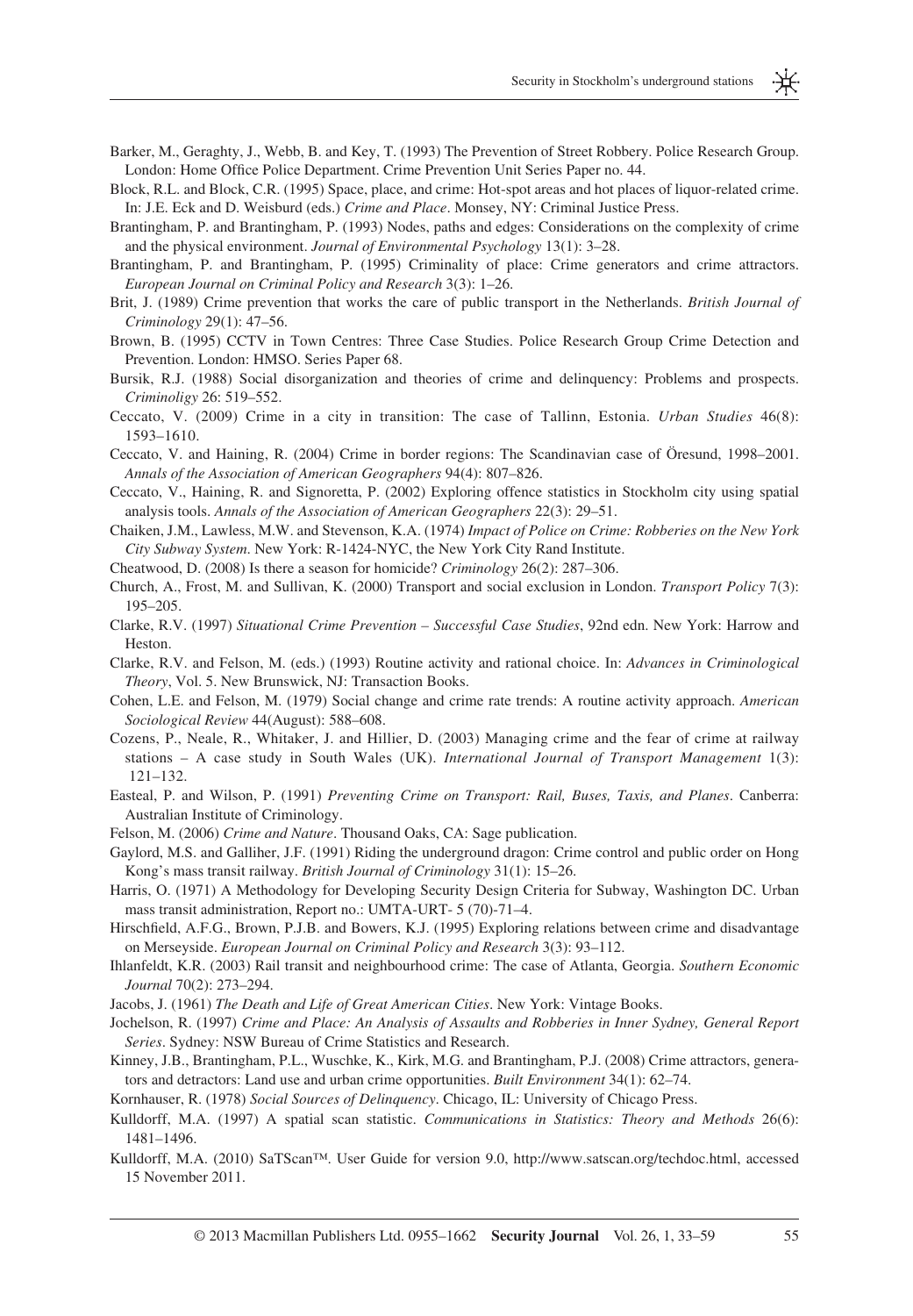

- LaVigne, N.G. (1997) *Visibility and Vigilance: Metro's Situational Approach to Preventing Subway Crime.* National Institute of Justice-Research in Brief. U.S. Department of Justice, https://www.ncjrs.gov/txtfiles/ 166372.txt, accessed 15 November 2011.
- Loukaitou-Sideris , A . ( 1999 ) Hot spots of bus stop crime: The importance of environmental attributes . *Journal*  of the American Planning Association 65(4): 395-411.
- Loukaitou-Sideris, A. (2012) Safe on the move: The importance of the built environment. In: V. Veccato (ed.) *The Urban Fabric of Crime and Fear*. Dordrecht, The Netherlands: Springer, pp. 85-110.
- Loukaitou-Sideris, A., Ligget, R. and Iseki, H. (2001) Measuring the effects of built environment on bus stop crime. *Environment and Planning B: Planning and Design* 28(2): 255-280.
- Loukaitou-Sideris, A., Liggett, R. and Iseki, H. (2002) The geography of transit crime: Documentation and evaluation of crime *incidence on and around Green Line Stations in Los Angeles* . *Journal of Planning Education and Research 22(2): 135-151.*
- Morenoff, J.D., Sampson, R.J. and Raudenbush, S.W. (2001) Neighborhood inequality, collective efficacy, and the spatial dynamics of homicide. *Criminology* 39(3): 517–560.
- Myhre, M. and Rosso, F. (1996) Designing for security in Meteor: A projected new metro line in Paris. In: R.V. Clarke (ed.) *Preventing Mass Transit Crime: Crime Prevention Studies* , Vol. 6 . Monsey, NY: Willow Tree Press, pp. 199–216.
- Newman , O . ( 1972 ) *Defensible Space: Crime Prevention Through Urban Design* . New York: Macmillan .
- Newton, A. (2004) Crime on public transport: 'Static' and 'non-static' (moving) crime events. Western *Criminology Review* 5(3): 25–42.
- Newton, A. and Bowers, K. (2007) The geography of bus shelter damage: The influence of crime, neighbourhood characteristics and land-use . *Internet Journal of Criminology* , http://www.internetjournalofcriminology .com .
- Newton, A., Johnson, S.D. and Bowers, K. (2004) Crime on bus routes: An evaluation of a safer travel initiative. International Journal of Police Strategies & Management 27(3): 302-319.
- Pearlstein, A. and Wachs, M. (1982) Crime in public transit systems: An environmental design perspective. *Transportation* 11(3): 277-297.
- Pease, K. (1999) *A Review of Street Lighting Evaluation: Crime Reduction Effects*. Huddersfield, UK: University of Huddersfield Press.
- Poyner, B. and Webb, B. (1993) What works in crime prevention: An overview of evaluations. In: R.V. Clarke (ed.) *Crime Prevention Studies* , Vol. 1. Monsey, NY: Criminal Justice Press .
- Priks , M . ( 2009 ) *The Effect of Surveillance Cameras on Crime: Evidence from the Stockholm Subway* . Stockholm: Department of Economics Stockholm University .
- Ramsey, N. and Newton, R. (1991) *The Influence of Street Lighting on Crime and Fear of Crime* (Crime Prevention Unit Paper 29). London, UK: Home Office.
- Ratcliffe, J.H. and McCullagh, M.J. (2001) Chasing ghosts? Police perception of high crime areas. *British Journal of Criminology* 41(2): 330-341.
- Reynald, D.M. and Elffers, H. (2009) The future of Newman's defensible space theory. *European Journal of Criminology* 6(1): 25-46.
- Sampson, R.J. and Raudenbush, S.W. (1999) Systematic social observation of public spaces: A new look at disorder in urban neighborhoods. *American Journal of Sociology* 105(3): 603-651.
- Sampson, R.J., Raudenbush, S.W. and Earls, F. (1997) Neighborhoods and violent crime: A multilevel study of collective efficacy. *Science* 277(5328): 918-924.
- Shaw, C.R. and McKay, H.D. (1942) *Juvenile Delinquency and Urban Areas*. Chicago, IL: University of Chicago Press.
- Sherman, L.W., Gartin, P.R. and Buerger, M.E. (1989) Hot spots of predatory crime: Routine activities and the criminology of place. *Criminology* 27(1): 27–56.
- Short , E . and Ditton , J . ( 1996 ) *Does Closed Circuit Television Prevent Crime? An Evaluation of the Use of CCTV Surveillance in Aidrie Town Centre.* Scottish Office Central Research Unit, http://hdl.handle.net/10068/535511, accessed 15 November 2011 .
- Sloan-Howitt, M. and Kelling, G. (1990) Subway graffiti in New York city: 'Gettin' Up' vs. Meanin' it and cleanin' it. *Security Journal* 1(3): 131-136.
- Smith, J. (2003) The Nature of Personal Robbery. London: Home Office. Research Study no. 254.
- Smith, M.J. and Clarke, R.V. (2000) Crime and public transport. In: R. Clarke (ed.) Crime and Justice: A Review *of Research*. Chicago, IL: The University of Chicago Press, pp. 169–234.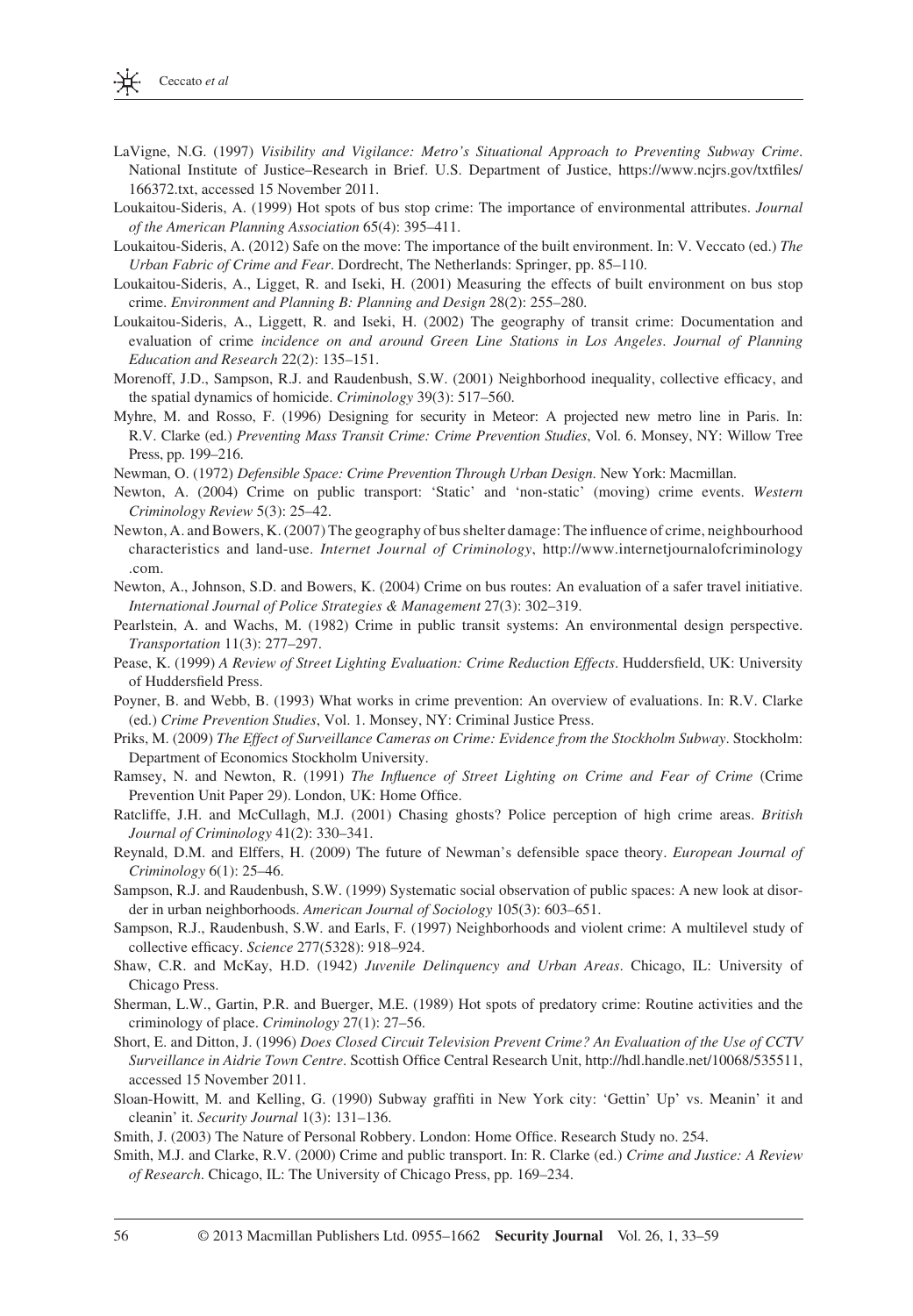- Stangeby, I. and Nossum, Å. (2004) *Trygg kollektivtransport: Trafikanters opplevelse av kollektivreiser og tiltak for å øke tryggheten*, Oslo: Transport ekonomisk institut, http://www.toi.no/getfile.php/Publikasjoner/ T%D8I%20rapporter/2004/704a-2004/704a-2004-el.pdf, accessed 11 October 2011.
- Stockholm Public Transport. (2006) Storstockholms Lokaltrafik. Stockholm Public Transport's Annual Report, 2007-06-21, p. 17.

Stockholm Public Transport . ( 2009 ) Stockholm Public Transport Safety Survey . Stockholm (unpublished) .

- Squires, P. (1998) *An Evaluation of Ilford Town Centre CCTV Scheme*. Brighton, UK: Health and Social Policy Research Centre, University of Brighton.
- Tilley, N. (1993) Understanding Car Parks, Crime and CCTV: Evaluation Lessons from Safer Cities. London: HMSO. Crime Prevention Unit Series Paper 42 .
- Webb, B. and Laylock, G. (1992) Reducing Crime on the London Underground: An Evaluation of Three Pilot Projects. London: Home Office Police Department. Crime Prevention Unit Paper no. 30.
- Welsh, B. and Farrington, D. (2002) Crime Prevention Effects of Closed Circuit Television: A Systematic Review. London: Home Office. Home Office Research Study 252.
- Welsh, B.C. and Farrington, D. (2007) *Improved Street Lighting and Crime Prevention*, Stockholm, Sweden: Swedish Council for Crime Prevention, http://www.bra.se/extra/faq/?module\_instance=2&action\_question\_ show.435.0.=1, accessed 15 November 2011.
- Wikström, P.O. (1991) *Urban Crime, Criminals, and Victims: The Swedish Experience in an Anglo-American Comparative Perspective*. Stockholm: Springer-Verlag.
- Wikström , P.O., Ceccato, V., Hardie, B. and Treiber, K. (2010) Activity fields and the dynamics of crime: Advancing knowledge about the role of the environment in crime causation . *Journal of Quantitative Criminology*  $26(1)$ : 55-87.
- Wilson, J.Q. and Kelling, G. (1982) The police and neighbourhood safety: Broken windows. *Atlantic Monthly* 249(3): 29-38.
- Yu, S.V. (2009) *Bus Stops and Crime: Do Bus Stops Increase Crime Opportunities in Local Neighbourhoods?* PhD dissertation at School-Newark Rutgers University: The State University of New Jersey, Newark, New Jersey.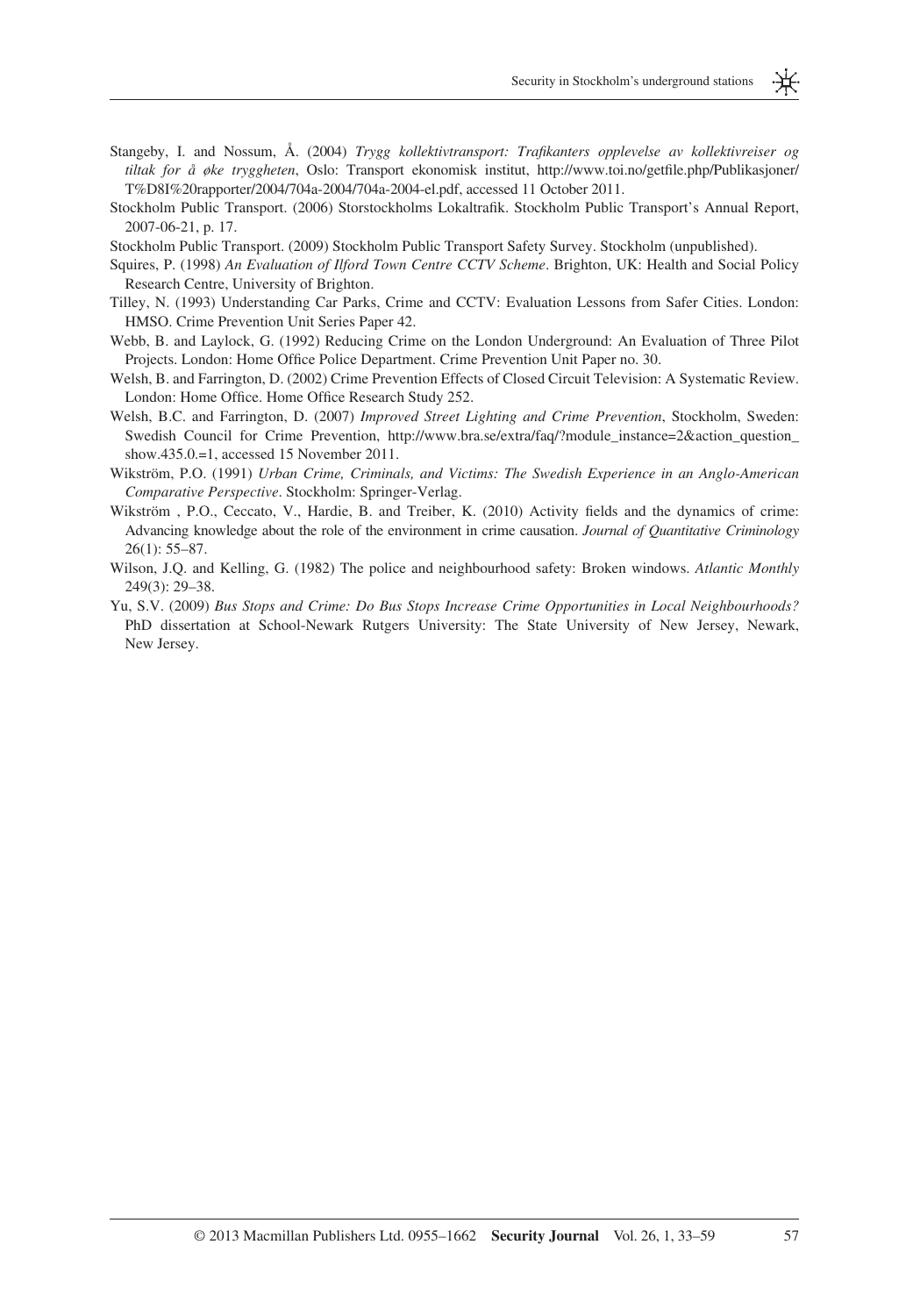

## **Appendix A**



**Figure A1:** The Stockholm underground system. - Red; - Green; - Blue. *Source*: AB Storstockholms Lokaltrafik, 2011.